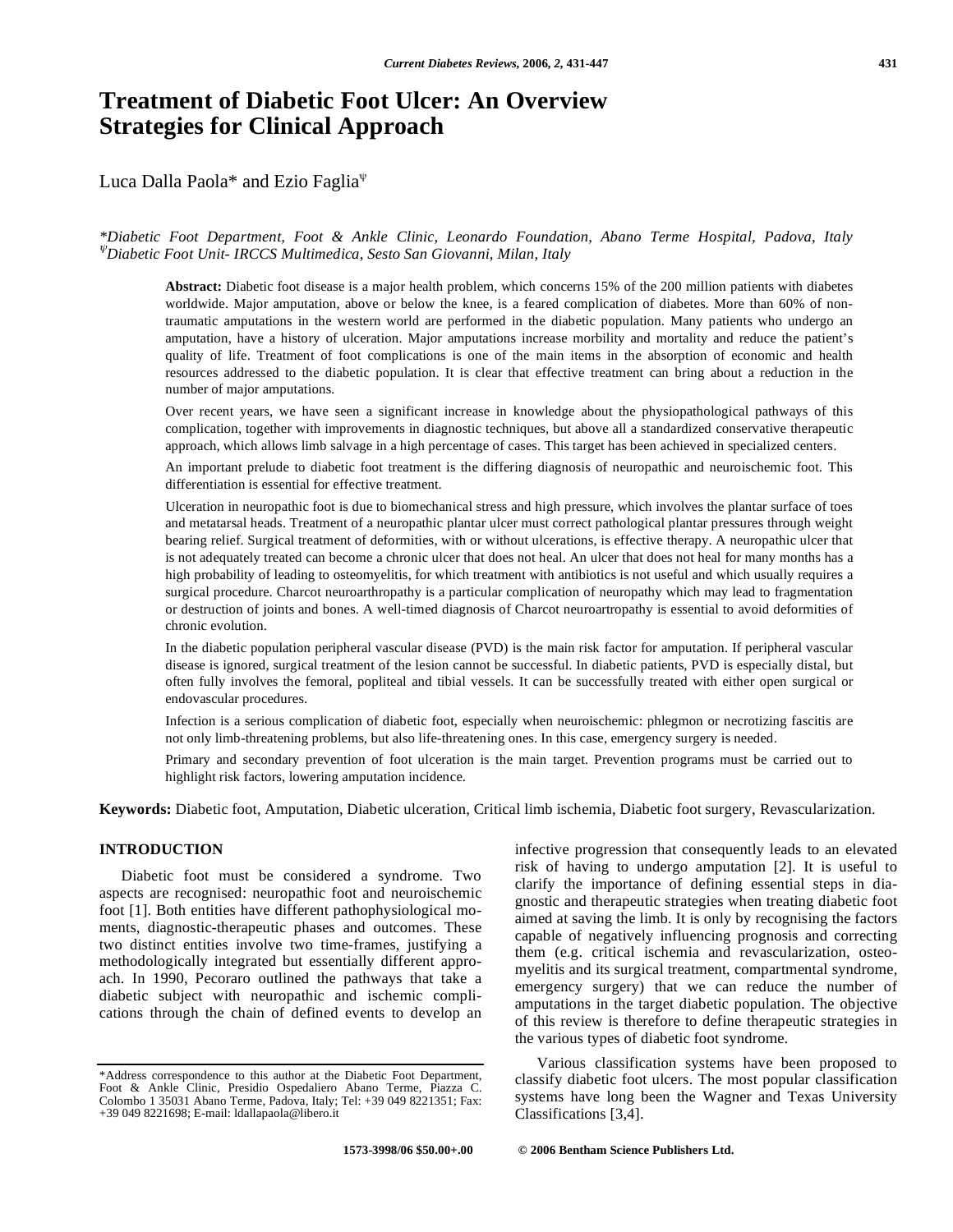#### **Table 1. PEDIS Classification System**

| <b>Perfusion</b>         | Grade 1                                                                                            | Grade 2                                                                                                                                                                                                              | Grade 3                                                                                                          |                                                                                                                                                                                                                                                                                                        |
|--------------------------|----------------------------------------------------------------------------------------------------|----------------------------------------------------------------------------------------------------------------------------------------------------------------------------------------------------------------------|------------------------------------------------------------------------------------------------------------------|--------------------------------------------------------------------------------------------------------------------------------------------------------------------------------------------------------------------------------------------------------------------------------------------------------|
|                          | No symptoms or signs of                                                                            | Symptoms and signs of                                                                                                                                                                                                | Critical limb ischemia                                                                                           |                                                                                                                                                                                                                                                                                                        |
|                          | PAD<br>-Palpable dorsal pedal and<br>posterior tibial artery                                       | PAD, but not of critical<br>limb ischemia                                                                                                                                                                            | -Systolic ankle pressure                                                                                         |                                                                                                                                                                                                                                                                                                        |
|                          |                                                                                                    | -Presence of intermittent<br>claudication                                                                                                                                                                            | $<$ 50 mmHg                                                                                                      |                                                                                                                                                                                                                                                                                                        |
|                          | -ABI 0.9 to 1.1                                                                                    |                                                                                                                                                                                                                      | -Systolic toe blood pressure<br>$<$ 30 mmHg                                                                      |                                                                                                                                                                                                                                                                                                        |
|                          | $-TBI > 0.6$                                                                                       | $-ABI \quad <0.9$<br>and<br>ankle                                                                                                                                                                                    | -tcpO2 <30 mmHg                                                                                                  |                                                                                                                                                                                                                                                                                                        |
|                          | -tcpO2>60 mmHg                                                                                     | pressure > 50 mmHg                                                                                                                                                                                                   |                                                                                                                  |                                                                                                                                                                                                                                                                                                        |
|                          |                                                                                                    | -TBI <0.6 and systolic toe<br>blood pressure $>30$ mmHg                                                                                                                                                              |                                                                                                                  |                                                                                                                                                                                                                                                                                                        |
|                          |                                                                                                    | -tcpO2 30-to 60 mmHg                                                                                                                                                                                                 |                                                                                                                  |                                                                                                                                                                                                                                                                                                        |
| <b>Extent/Size</b>       |                                                                                                    |                                                                                                                                                                                                                      |                                                                                                                  |                                                                                                                                                                                                                                                                                                        |
| <b>Depth/tissue loss</b> | Grade 1                                                                                            | Grade 2                                                                                                                                                                                                              | Grade 3                                                                                                          |                                                                                                                                                                                                                                                                                                        |
|                          | Superficial full- thickness<br>ulcer, not penetrating any<br>structure<br>deeper<br>than<br>dermis | Deep ulcer, penetrating<br>below<br>dermis<br>to<br>subcutaneous<br>structures.<br>involving fascia, muscles or<br>tendons                                                                                           | All subsequent layers of the<br>affected foot, including<br>bone and/or joint (exposed<br>bone, probing to bone) |                                                                                                                                                                                                                                                                                                        |
| <b>Infection</b>         | Grade 1                                                                                            | Grade 2                                                                                                                                                                                                              | Grade 3                                                                                                          | Grade 4                                                                                                                                                                                                                                                                                                |
|                          | No symproms or signs of<br>infection                                                               | Infection involving the skin<br>and the subcutaneous tissue<br>only (at least two of<br>following items are present:<br>-swelling<br>-erythema $>0.5$ to 2 cm<br>-local tenderness<br>-warmth<br>-purulent discharge | Erythema $>2$ cm plus one<br>of following items:<br>-swelling<br>-tenderness<br>-warmth<br>-discharge            | Any foot infection with<br>following<br>signs of a<br>systemic<br>inflammatory<br>response syndrome:<br>-Temperature<br>$>38^\circ$<br><sub>or</sub><br>$<$ 36 $\degree$ C<br>-Heart rate >90 beats/min<br>-Respiratory<br>>20<br>rate<br>breaths/min<br>-PaCO2 $<$ 32 mmHg<br>-WBC count $>12,000$ or |
|                          |                                                                                                    |                                                                                                                                                                                                                      |                                                                                                                  | $<$ 4000/cu mm                                                                                                                                                                                                                                                                                         |
|                          |                                                                                                    |                                                                                                                                                                                                                      |                                                                                                                  | -10% of immature (band)<br>forms                                                                                                                                                                                                                                                                       |
| <b>Sensation</b>         | Grade 1                                                                                            | Grade 2                                                                                                                                                                                                              |                                                                                                                  |                                                                                                                                                                                                                                                                                                        |
|                          | loss<br>No<br>of<br>protective<br>sensation                                                        | Loss of protective sensation<br>on affected foot                                                                                                                                                                     |                                                                                                                  |                                                                                                                                                                                                                                                                                                        |

The International Working Group of the Diabetic Foot has recently developed a classification system for research purposes: in the PEDIS system, ulcers are classified in five categories: perfusion, extent/size, depth/tissue loss, infection, and sensation (Table **1**) [5,6].

# **GOAL OF TREATMENT: THE REDUCTION OF AMPUTATIONS**

In 1989, the St Vincent Declaration cited, amongst its most important objectives, the reduction by 50% of the number of major amputations in 5 consecutive years. This was in addition to improving the quality of care worldwide for patients affected by Diabetes Mellitus [7]. Although some population figures of amputation have not shown a fall in diabetic patients [8,9], reports from Sweden [10], Denmark [11], Italy [12-14] and the United Kingdom [15] have shown a reduction in major amputation.

During the last 20 years, physiopathological knowledge and treatment methods for diabetic foot have progressively increased. The percentage increase in limb salvation in patients treated in multidisciplinary units is linked to improved treatment technique of an acutely infected foot, neuropathic foot, and the critical ischemic conditions of neuroischemic foot [16]. Some notable physiopathological knowledge concerning the development of ulcers has been important in putting into effect certain therapeutic behavior which has, in turn, shown itself to be particularly effective.

### **EPIDEMIOLOGY**

Around 15% of diabetics encounter a foot ulcer at some point in their lives [16]. The incidence and prevalence of the diabetic ulcer in literature varies, depending on the population and the method of survey used. Studies carried out in the UK have highlighted a prevalence of this lesion between 5.3% and 7.4% [17,18]. In the USA, Ramsey highlighted a cumulative incidence of 5.8% of ulcerated lesions in patients discharged from hospital over a period of 3 years [19]. In Sweden, a yearly incidence of 3.6% of ulceration was recorded [20], and in Holland a yearly incidence of 2.1% of ulcers in type II diabetic patients was shown [21]. In a large community survey in the UK, the annual incidence of foot ulceration was slightly more than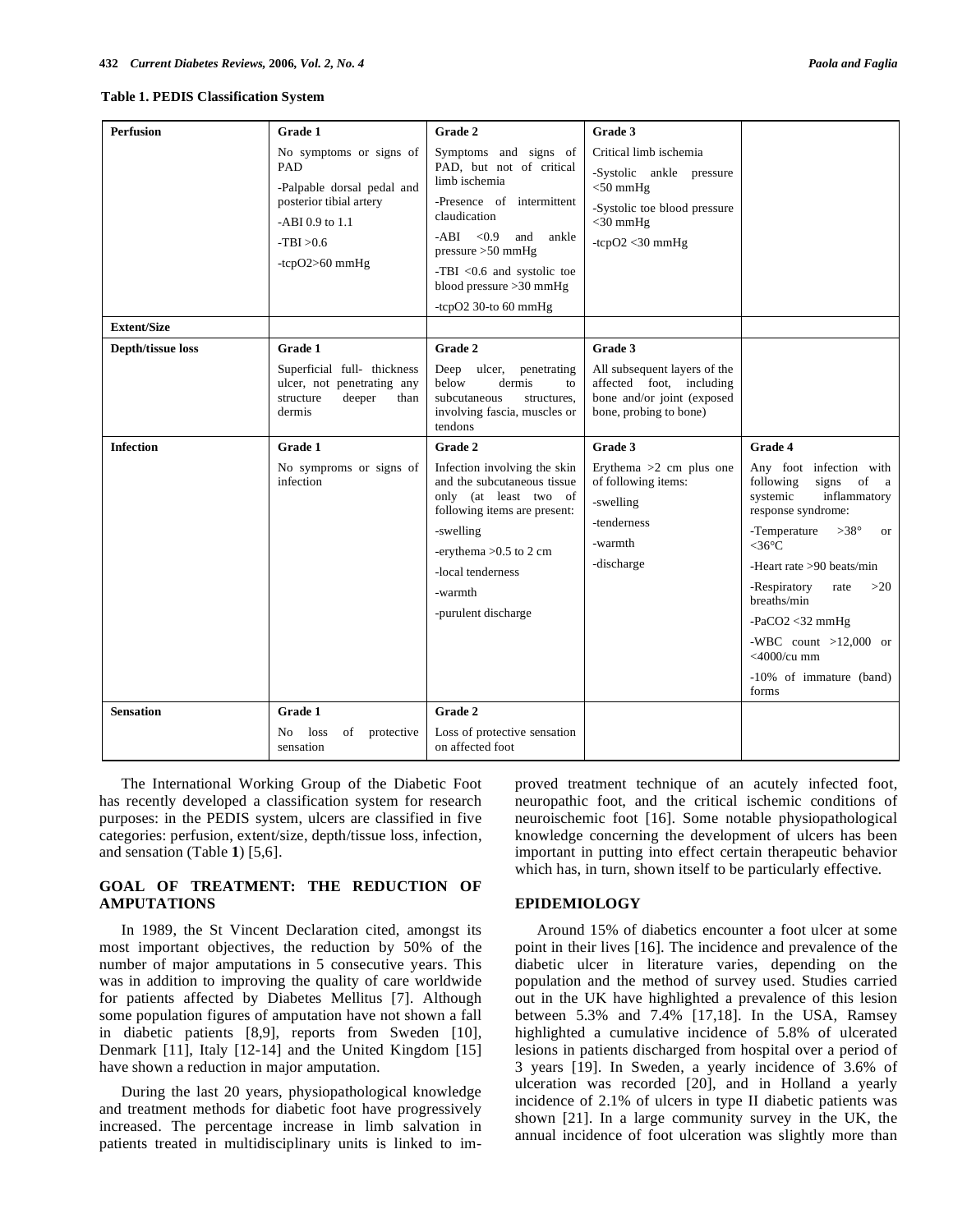2.0 % among all patients [22] and between 5.0% and 7.5% among patients with peripheral neuropathy [23].

More than 60% of non-traumatic amputations in the western world are performed in the diabetic population. The incidence of major amputations varies from 0.5 to 5 per 1000 patients [24,25].

Rates of amputation vary between countries, racial groups, and within countries, and may exceed 20 per 100.000 people [26-31]. Ulcerations and above all amputations are made worse by incorrect prognosis [32,33]. Morbility and mortality rates are higher in the population with ulcerations. Mortality in the peri-operative period is high: 9% in a Dutch study [34] and 10-15% in the UK [35]. A recent retrospective paper by Aulivola *et al*. has shown the rate of mortality within 30 days of a major amputation (above or below the knee), reaching 10% [36]. In a followup study of an amputated population, we have shown a 5 year survival rate of 50% [37].

### **PATHOPHYSIOLOGY AND TREATMENT OF NEUROPATHIC FOOT**

Neuropathy is associated with an 8- to 18- fold higher risk of ulceration and a 2- to 15- fold higher risk of amputation. Peripheral neuropathy is considered the basic pathophysiological alteration leading to Charcot's neuroarthropathy. The mechanisms through which neuropathy acts as a pathogenetic event for ulceration and thus to amputation are complex and different. Above all, the reduction of protective sensitivity (including sensitivity to pain and heat) leads to a reduction in the perception of pain stimuli. Moreover, the motor component of neuropathy involves a progressive weakening of the intrinsic muscle component made up of interosseous and lumbrical muscles. It reveals itself as a deformation in toe flexion and the formation of overloaded plantar areas, identifiable from under the metatarsal heads and the tips of the toes. Thirdly, the autonomous component of neuropathy causes anhydrosis and dry, flaky skin, as well as an increase in arterio-venous shunting, leading to altered skin and bone perfusion.

It has been widely demonstrated that a biomechanical foot alteration, which includes an increase in plantar pressures, bone abnormalities, mobility limitations, and equinus, are all linked to an significant increase in the risk of ulceration.

A patient develops a neuropathic lesion due to pathological plantar pressures. The pathological overload is immediately detected in a foot that maintains complete sensitivity. However, in a neuropathic subject, repeated environmental traumas (poorly fitting shoes, sharp objects, environmental surfaces) go unnoticed. The ulcer therefore develops due to the lack of perception of the repeated trauma linked to movement. The clinical characteristics of the neuropathic lesion are as follows: development of an overloaded area, surrounded by a callous formation before the development of the lesion, without painful symptoms. Like pressure ulcers, neuropathic plantar lesions tend to be undermined, with a small opening toward the skin surface, compared with the true involvement of deeper tissues.

The risk of the lesion worsening in terms of both progressive deep tissue destruction and infection, is linked to the co-existence of an ischemic component. Therefore, peripheral vascular disease must be excluded in the initial assessment of an ulcerated lesion with clinical characteristics proper to those of a neuropathic lesion.

Proper debridement must follow the evaluation of an ulcer. It should completely remove the callus that surrounds the lesion and all non-healthy tissues, until healthy bleeding edges are revealed. Sharp debridement allows for thorough removal of all necrotic material and diminishes the bacterial load, thus promoting healing. It is then necessary to carry out an accurate "probe to bone" maneuvre in order to establish the involvement of deeper structures such as tendons, joint capsules and bones.

In the majority of cases, the 'probe-to-bone' maneuvre with a sterile blunt instrument is enough to diagnose osteomyelitis. It is therefore only necessary to use more complex methods (such as Nuclear Magnetic Resonance and/or radiolabeled leukocyte scanning) in a small percentage of cases [38-44].

The literature clearly highlights how offloading is essential in cases of plantar neuropathic lesion. Simple offloading techniques are multi-faceted and include casts and boots, sandals, half shoes or felted foam dressings. The use of a non-removable cast has recently been shown by Caravaggi to be faster treatment for plantar neuropathic ulcers than a half- shoe (Fig. **1**) [45].

These data were been confirmed by Armstrong [46]. The best effect is probably linked to the greater therapeutic adherence of a non-removable device, which brings about reduction of weight-bearing and walking times compared with other devices.

Piaggesi *et al*. have recently shown that the inflammatory component of ulcerated lesions, surgically removed after treatment with a leg cast, was reduced compared with other kinds of treatment. In addition, the parameters of tissue repair (production of collagen, angiogenesis, quantity of granulation tissue) were better in the group treated with totalcontact casts [47].

In order to prepare a TCC (Total Contact Cast), staff with experience are needed, to minimize the risk of iatrogenic lesions. This involves a high level of cost and takes time.

A TCC usually remains in place for 5-7 days and must then be removed, the wound inspected, and the cast remoulded.

Absolute contraindications to the use of a TCC include ischemia with Transcutaneous Oxygen Pressure (TcPO2) less than 30-50 mmHg measured on the dorsal aspect of the forefoot, active infection, involvement of deep tissue and/or osteomyelitis, and walking difficulties due to neurological and/or hypovision complications. We treat patients with lowmolecular weight heparins concomitantly. Armstrong *et al*. have recently reported the efficiency of other offloading devices such as AIRCAST® REMOVABLE WALKER [48]. Incorrect diagnostic planning, incorrect staging of the wound, and therefore an erroneous therapeutic approach, involves a higher risk of the wound becoming chronic and an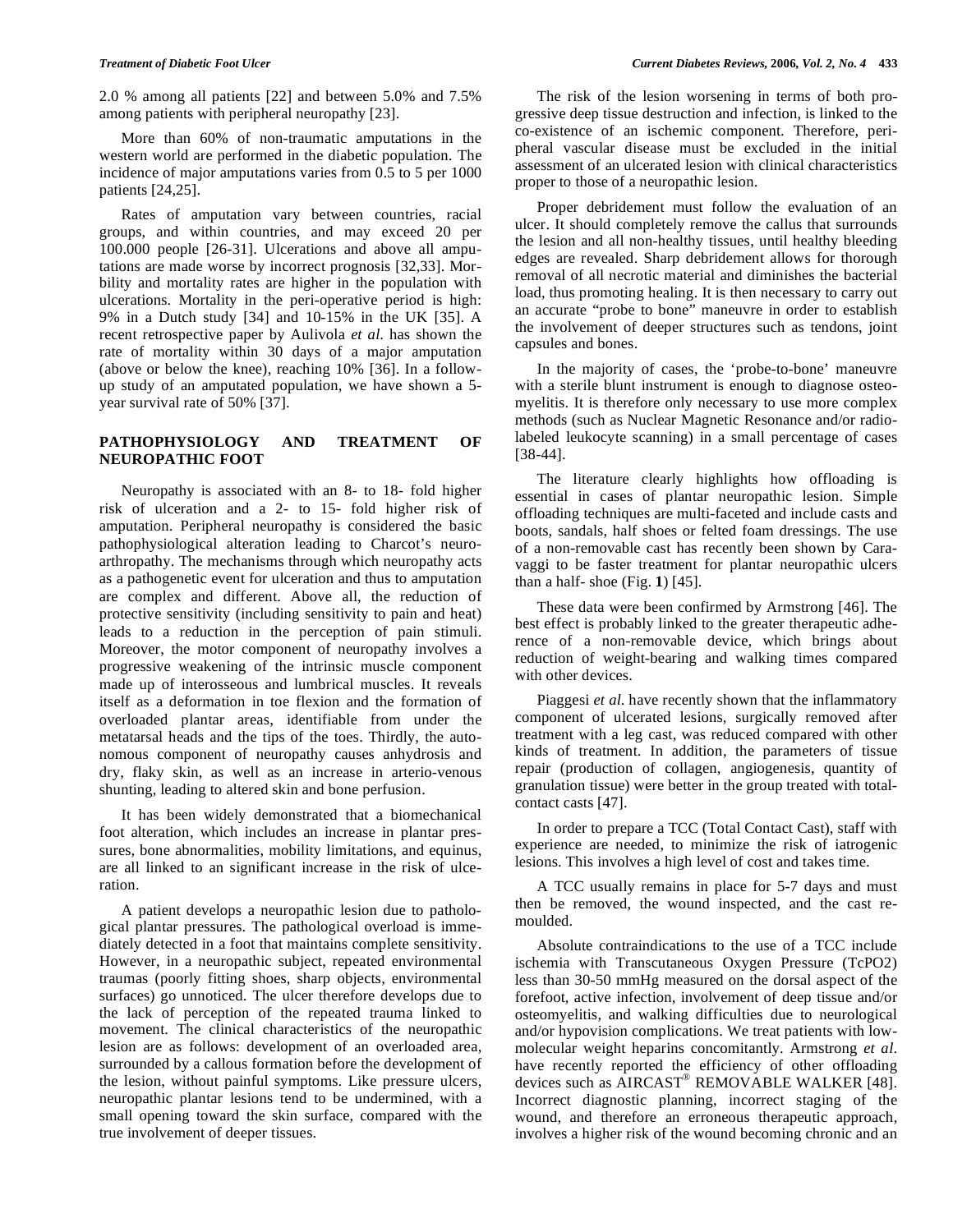

**Fig. (1).** Preparation of a non-removable cast.

elevated risk of infection spread. The first step in treating an uncomplicated ulcerated neuropathic lesion is local debridement, dressing, and off-loading. However, clinical conditions exist in which surgery becomes the treatment of choice. Armstrong and Frykberg have provided a classification of diabetic foot surgery that correlates classes of treatment with a risk of amputation score [49]. Indications for surgical treatment of plantar neuropathic ulcers are essentially: 1) co-existence of osteomyelitis 2) plantar exostosis which puts healed wound at a high risk of recurrence 3) chronically ulcerated wounds resistent to conservative therapy.

In these situations, surgery allows two important results to be achieved. The first is that of healing the ulcerated wound in a significantly shorter time. The second is surgical correction of the pathological overload by means of anatomic correction of the exostosis [50]. Piaggesi *et al*. have shown that surgical treatment of a wound (ulcerectomy), accompanied by modification of the pathological overload (exostectomy) in a population of diabetic patients affected by plantar neuropathic ulcers allows significantly shorter healing times and a fewer percentage of ulcerative repetition, compared with conservative treatment (Fig. **2**) [51].

Microbiological assessment is made to choose appropriate antibiotic treatment before ulcerectomy. It is necessary to establish any involvement of bone (such as a metatarsal head) so as to plan the best type of surgery for the wound.

Surgery is usually carried out under local anesthetic with a peripheral anesthesiological block.

We generally remove the whole thickness of the ulcerated wound [1]. Should clinical or radiological evidence show the involvement of a bone, the bone segment in question is exposed and cleared [2]. The most common locations are metatarsal heads, tips of the toes or phalangeal joints at the forefoot, cuboid bone or medial cuneiform at the midfoot in Charcot neuroarthropathy. When a metatarsal head is involved, it must be exposed after ulcerectomy and removed totally with a sagittal saw. The proximal epiphysis of the basal phalanx is only removed when radiological or clinical findings reveal osteomyelitis. The removed bone portion is sent for microbiological and histological checks. Before using the pulsated irrigation stitch technique with antiseptic and physiologic solution [3], we carry out careful hemostasis to avoid the formation of hematoma. We place suction drainage or gauze [4] and suture points of surgical access with a nylon 3-0 4-0 or prolene monofilament [5]. We usually avoid using soluble stitches in order to avoid ischemia of tissues and infection.

This is certainly the simplest procedure and we reserve the most complex techniques of coverage such as rotational or advancement flaps, for cases involving larger ulcerated wounds.

The involvement of more than one metatarsal head or the presence of a vast plantar lesion may indicate the need for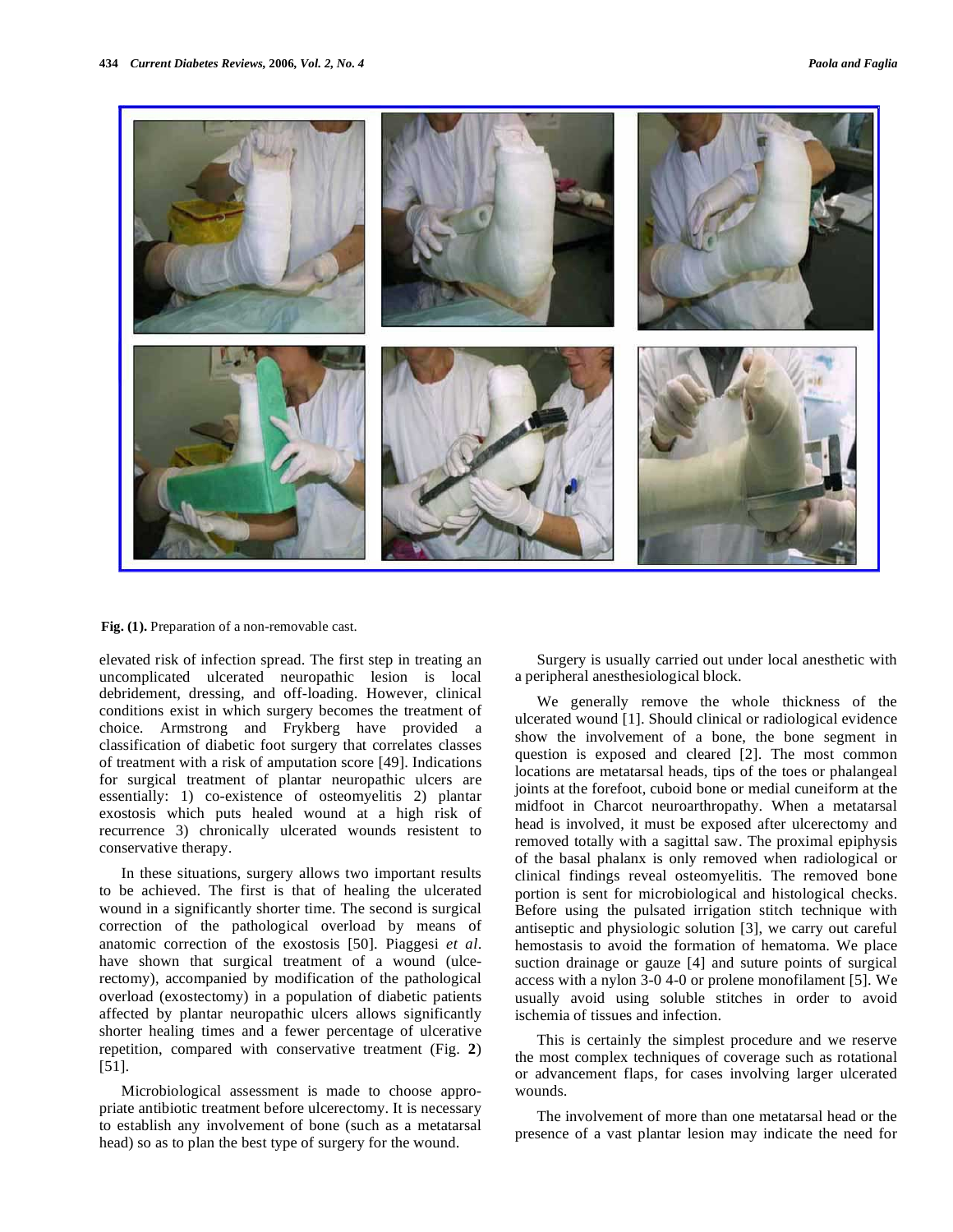

**Fig. (2).** Surgical treatment of neuropathic plantar ulcer.

### **Table 2. Eichenholtz Phases in Charcot Foot**

**Stage 0**: **"At risk" foot and ankle**. Patient with diabetes and peripheral neuropathy who has had an acute sprain or fracture.

- **Stage 1**: **Development**. Patients presents with an acute inflammatory process; X-rays show bone fragmentation with debris and occasional joint disruption or dislocation.
- **Stage 2**: **Coalescence**. Swelling, warmth and redness regress, and X-rays show bone surrounding the joint as sclerotic; absorption of fine debris occurs, and most of the large fragments fuse together.
- **Stage 3**: **Reconstruction**. Continued resolution of inflammation, and X-rays show persistent remodeling with some reformation of joint architecture. This is the best time for surgical fusion.

more complex surgical techniques including panmetatarsal head resection or minor amputation.

Surgical treatment of an ulcer (ulcerectomy and exostectomy) carries significant risks of transferring pathological plantar pressure to other metatarsal heads. In such cases, treatment of repeated ulceration is different from that already being treated, depending on possible osteomyelitic involvement of the adjacent metatarsal head. A conservative method of healing through debridement with a leg cast may be considered, if the lesion does not present osteomyelitis. This is followed by rebalancing through increasing osteotomy and/or lengthening the Achilles' tendon. In cases of osteomyelitis, treatment may involve pan-metatarsal head resection or trans-metatarsal amputation.

Surgery should not only be curative but also effective in preventing new ulceration. Orthesis is sometimes not

possible higher plantar overload of the forefoot due to equinus. In such cases, surgery should be considered. Treatment of the overload by lengthening the Achilles' tendon, has been shown [52] to be effective both in reducing the plantar pressures of the forefoot and the primary risk of ulceration and recurrent infection. It can be carried out with traditional open surgery or via the skin.

### **CHARCOT NEUROARTHROPATHY**

Charcot neuroarthropathy is certainly the clearest demonstration of the dominant role which neuropathy may play in progressive physiological loss in the foot of a diabetic patient.

Eichenholtz codified the phases of development (Table **2**) and Frykberg and Sanders listed several affected areas in a 5 stage classification (Fig. **3**).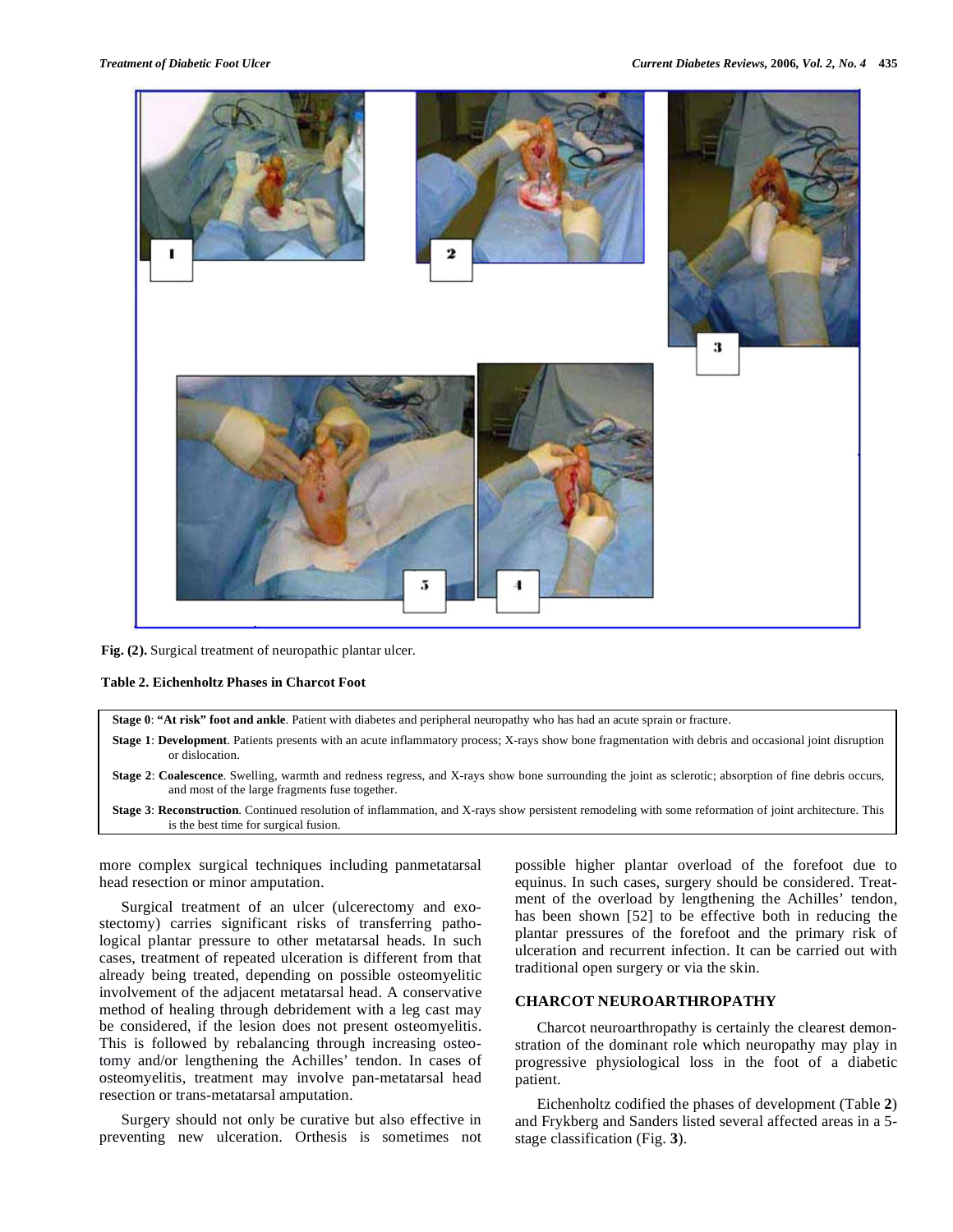

**Fig. (3).** Sanders and Frykberg classification of Charcot foot.

The aims of treatment are: 1) to create and maintain a plantigrade, stable foot; 2) to heal an ulcerated wound; 3) to heal fractures; 4) to prevent deformities.

The choice of treatment depends on the Eickenholtz stage and location of the disease. The elective treatment of acute Charcot foot is prolonged immobilization. The principles of this approach are control and treatment of edema, providing skeletal stability and protecting soft tissues. Immobilization time varies depending on site. For the midfoot, 10-12 weeks of total offloading are forecast, followed by a further 4-10 weeks of protected weight-bearing with a cast or boot. Regards the hindfoot, 10-12 weeks of total offloading followed by 6-12 months of protected weight-bearing. Once clinical stabilization has been reached, the patient should be treated with special preventive footwear. Clinical stabilization is proven by a fall in skin temperature and resolution of oedema.

Very precise clinical conditions indicate a surgical approach (Table **3**).

### **Table 3. Indications for Surgical Treatment in Charcot Neuroarthropathy**

- Plantar ulcerative wound on exostosis, with or without osteomyelitis;
- Recurrent wound;
- Severe deformity not manageable with orthotics or accommodative footwear;
- Severe joint instability not manageable with orthotics and accommodative footwear;

Ulceration is usually found at the midfoot level and is followed by osteo-joint dislocation, with collapse of the plantar fascia and onset of plantar exostosis. In the majority of cases this occurs at the Lisfranc line. The clinical characteristics of these ulcerations are usually persisting exostosis, its large size, a callus surrounding the wound, torpidity, and lack of healing. The risk of osteomyelitis is very high.

In the case of superficial wounds (grade I-II of the Texas classification), the treatment of choice is offloading of pathological pressures, together with local dressings, which vary depending on the state of the wound. Once the wound has healed, the decision is taken as to whether to place the patient in a prevention program or not. Through education, insoles and rocker bottom soles, the patient can keep the risk of recurrent infection under control. If the patient has to be operated on, this tends to minimalize the risk of recurrent ulcerations.

When the ulcerated wound involves joints and/or bones, surgical treatment is indicated, usually entailing removal of the lesion, exposure and clearing of exostosis. The bones involved are usually those in the medial aspect of the foot, the navicular and/or medial cuneiform and/or base of the first metatarsal; in the lateral aspect of the foot, bones involved are the base of the fifth metatarsal or the cuboid.

There are three techniques for performing exostosectomy for plantar wound:

- The first (Fig. **4A**) requires removal of the bone through skin different from that a plantar wound, in order to minimize contamination of the bone beneath. It is possible to perform an ulcerectomy later in order to achieve quick healing of the chronic lesion, which is thus transformed into an acute one. An example is a plantar ulcer of the forefoot, with resection of the adjacent metatarsal heads through a dorsal incision.
- The second technique (Fig. 4B) consists of removing the ulcer and, through the same incision, performing an exostosectomy, before the wound is closed. The advantage of removing an ulcer is that soft tissue is often so fibrous that sufficient granulation tissues are difficult to reach, despite bone restoration. An ulcerectomy allows healthy tissue to heal quickly.
- The third technique involves an ulcerectomy and removal of bone. This is done without closing the wound, which is then treated daily. Closure is postponed to a later date. We use this approach when treating infected ulcers.

The unstable deformities of Charcot neuroarthropathy make up the largest indications of arthrodesis, the aim of which is to achieve stability of the joints involved, reducing the risk of further ulcerations and the entire collapse of the foot. Reconstruction is considered in patients with deformities and instabilities, in whom surgical stabilization is the only alternative to major amputation [53].

An in-depth assessment of international literature has highlighted some key points which must be followed in surgical treatment of Charcot foot [25,53]. It is absolutely essential to wait for the quiescent state, which is characterized by the disappearance of signs of inflammation. Only when the foot is in the quiescent stage (reduced oedema, normal skin color, lower temperature with symmetrical comparison in the contralateral limb) can surgery be considered. However, Simon recently reported good results with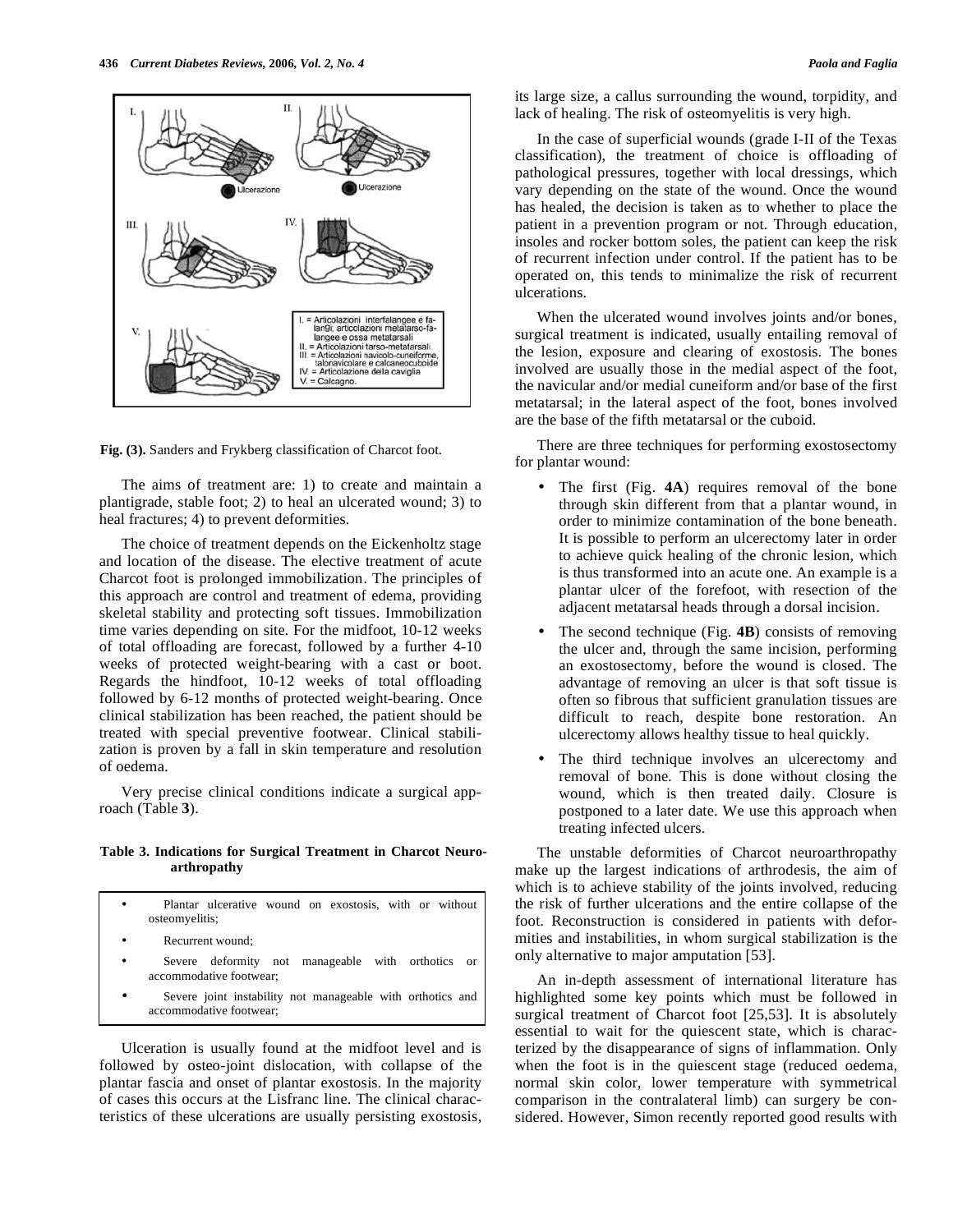

**Fig. (4). A-B** Plantar esostectomy in Charcot foot.



**Fig. (5).** Medial column fusion in instable Charcot foot.

early arthrodesis as an alternative to non-operative treatment [54]. The main problem of this study is the lack of follow up.

Fusion procedures are carried out traditionally with internal fixation (Fig. **5**). Studies showing positive results can be found in the literature, although with significant



complication rates, varying between 30% and 70%. These figures are due to failure of fixation, infections, and sepsis which may lead to amputation. Unfortunately, these works are not comparable, as they all have differing methods of patient selection, types of operation and operative timeframes.

Ankle instability is a major challenge in limb salvage procedures (Fig. **6**). Good results have been reported by our group and others, showing significant percentages of limb salvation through the use of intramedullary nail (Fig. **7**) [55,56].

These are used to stabilize the ankle in patients presenting a high risk of ulceration and therefore possible amputation. External fixation (Fig. **8**) is an alternative in patients with osteomyelitis or infective complications from internal fixation. More importantly, external fixation allows earlier mobilization.

# **PRINCIPLES OF TREATMENT OF THE NEURO-ISCHEMIC FOOT**

The epidemiological characteristics of peripheral vascular disease (PVD) are more obvious in diabetics than in the general population [57-59]. The main characteristic of PVD **Fig. (6).** Ankle instability in Charcot foot. in diabetics is he morphological and clinical presentation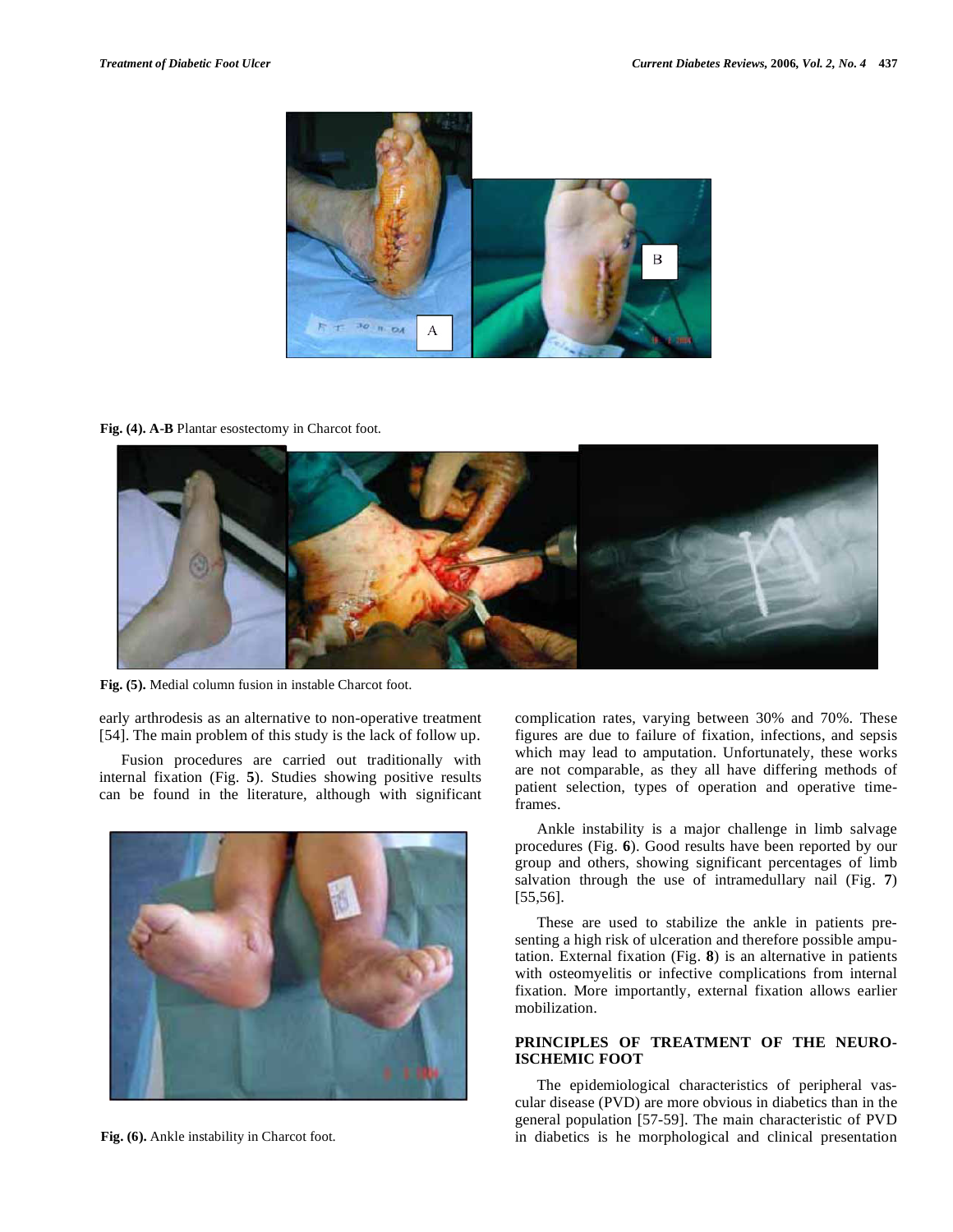

**Fig. (7).** Ankle fusion using intramedullary nail.



**Fig. (8).** External fixation in Charcot foot involving the ankle.

[59,60]. Obstructions are mainly located below the knee; occlusions prevail, compared with stenoses [61]; painful symptoms are often reduced or absent, due to the coexistence of neuropathic sensitivity, and medial arterial calcinosis (MAC) is common [62]. These characteristics make PVD in diabetics more difficult to diagnose and therapy more problematic than in non-diabetics. They also means that PVD plays a fundamental role in the prognosis of major amputation. Nevertheless, since the 1990's, revascularization procedures have been proved feasible options compared with initial thinking. Procedures ranging from distal revascularization to angioplasty and by-pass interventions have all been able to change the original prognosis of amputation [13].

The fundamental problem of diabetic PVD is precision of diagnosis. These patients often suffer little or no pain when walking or at rest. The frequent presence of arterial calcifications is another confusing element, sometimes giving rise to incorrect evaluation of the importance of pressure parameters, as both ankle-pressure and anklebrachial index. These typical diabetic characteristics are the primary factors that lead to underestimation of the presence of PVD. This mistake plays a major role in delayed wound healing and possible gangrene, and is a contributing factor to many amputations [63]. This is true in the case of minor amputations when the foot lacks sufficient blood flow, wounds cannot heal, and an amputation is necessary at a more proximal level [64].

The TASC (TransAtlantic Inter-Society Consensus) [65] was published in 2000 (Table **4**). This Consensus introduced a useful diagnostic tool- transcutaneous oxygen tension  $(TcPO<sub>2</sub>)$ - and gave higher cut-off pressures than those determined previously [66]. Some parameters cannot be applied to the diabetic population. Rest pain is often absent, ankle pressure is not feasible or erroneously high. In our experience, around 50% of patients with foot ulcer present incompressible arteries of erroneously high figures, as reported by Gibbons [67].

### **Table 4. Critical Limb Ischemia: Diagnostic Criteria (TASC)**

Chronic ischemic rest pain, ulcers or gangrene, attributable to objctively proven arterial occlusive disease, with ankle < 50-70 mmHg or toe pressure < 30-50 mmHg or transcutaneous oxygen tension< 30-50 mmHg

The pressure of the big toe is even less useful, not only because calcifications often include inter-digital arteries, but above all because the wound often involves the big toe.

We rely on the TcPO2 in our clinical practice, since it is feasible in all patients. Duplex scanning is an accessible and widespread diagnostic tool, which provides two types of information at the same time. One is morphological and regards the presence of stenosis or occlusions, and one is functional, and deals with the rate of blood flow. This type of diagnostic investigation is highly sensitive and specialised in the large vessels of the thigh. Even without arteriography, some authors consider this examination sufficient for choosing reconstructive therapy. The main limitation of duplex scanning is its dependency on operator ability. All too often defective examinations are made, unreliable for a diagnosis of PVD. Fig. **9** shows our clinical and instrumental protocol to assess PVD [12,14,68]. Arteriography is the gold-standard diagnostic instrument, which fully responds to the need for precise definition of the existence, extent, location and morphology of arterial lesions, even in diabetics. In diabetics, arteriography is often described as risking more severe complications compared with non-diabetics. This is true above all as regards the renal toxicity of the contrast medium. From this point of view, current contrast media must be considered. The digital technique and non-ionic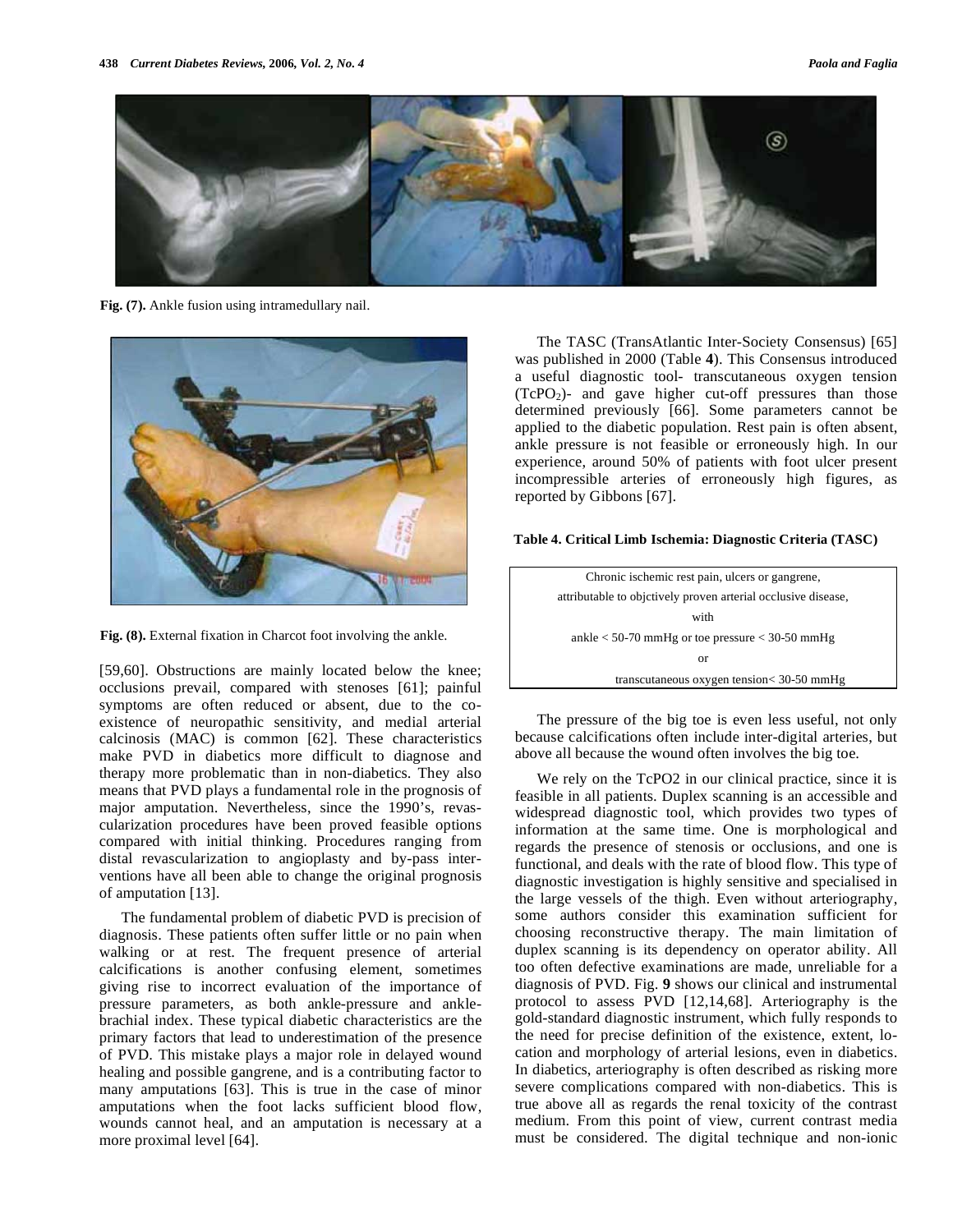

**Fig. (9).** Flow chart of diagnostic-therapeutic procedure in PVD.

contrast medium require lower dosages and concentrations of contrast media. Both literature and our experience has confirmed that hydration procedures, both pre- and postexamination, drastically reduce the risk of renal toxicity [69]. In cardiopathic patients with cardiac ejection fraction  $<$  40% we use furosemide at the start and end of daily hydration in order to avoid possible effects of overloading liquids. This procedure has allowed us practically to eliminate the risk of nephropathy due to contrast media, even in patients suffering from serious kidney insufficiency.

Vascular investigations with excellent imaging obtained by angio-CT or angio-MRI are currently considered. Despite the high cost and poor accessibility of the equipment, we do not believe that such instrumentation provides a feasible method for routine use at the present time. The double time required when using such methods- the first diagnosis, followed by a second intervention- does not have a place in a procedure like ours. We maintain that arteriography forms a 'bridge' between diagnosis and PTA therapy (carried out whenever possible) during an angiographic examination. However, we would welcome the double time if it were useful in revascularizing patients with PVD.

Certainly endoluminal or surgical revascularization is the only treatment capable of reducing the number of major amputations significantly. This is amply shown in literature [12-14,57-60,65,68-80]. Revascularization can restore direct arterial flow where it has been interrupted or significantly reduced. This is an indispensable condition for healing a wound in an ischemic foot without resorting to amputation.

This procedure is essential in cases of pain at rest. It is vital when corrective surgery of a wound of part of the foot is necessary. We consider it incorrect to perform surgical amputation without carrying out an exhaustive diagnosis of PVD and (where appropriate) without considering revascularization [81-83].

A vascular procedure is controversial as regards claudication [59]. We avoid proposing revascularization procedures for this state and prefer to correct risk factors and plan clinical follow-up. We consider revascularization in cases of tight claudication with a free interval of < 50 mt, but only if the patient requests it and is well informed of the risks connected with such procedures. Uncertainties remain as to the most efficient and safe approach for these patients.

In our protocol percutaneous transluminal angioplasty (PTA) was the first-choice revascularization procedure [12] yelding outcomes similar to by-pass grafting (BPG) [84]. It does not require general or spinal anesthetic, is well tolerated, does not pose problems of local surgical treatment of the wound, hospitalization is very short, and the possibility of BPG in the event of failure is not ruled out [67- 76]. In the hands of experts PTA is a feasible approach for distal, long and multiple obstructions (Fig. **10**) [12,14], as noted in recent guidelines [85]. However, when critical limb ischemia (CLI) is present any procedure is welcome to save the foot.

It is often believed that PTA is a useless approach, due to immediate and unavoidable restenosis. This is not so since it is necessary to distinguish between clinical and morphological restenosis [86]. Morphological restenosis, visible by Duplex scanning or transcutaneous oxygen tension and with ankle-pressure values lower than 15% of pre-PTA values [73], in the absence of returning pain or worsening or relapse of foot wounds, is an irrelevant clinical condition. The absence of a foot wound and of pain when resting does not indicate the need for revascularization. It is clinical restenosis that is important, as it shows itself through investigatory procedures and the reappearance of pain or foot wounds. In our experience, clinical restenosis has a frequency of around 10-14% of treated cases. Efficient PTA is possible in about 80% of cases of restenosis [12,14].

In our protocol, PTA is carried out at the same time as angiography [12,14]. If PTA is not considered feasible, the angiographic study is used to evaluate the possibility of surgery. PTA may be associated with a BPG at the same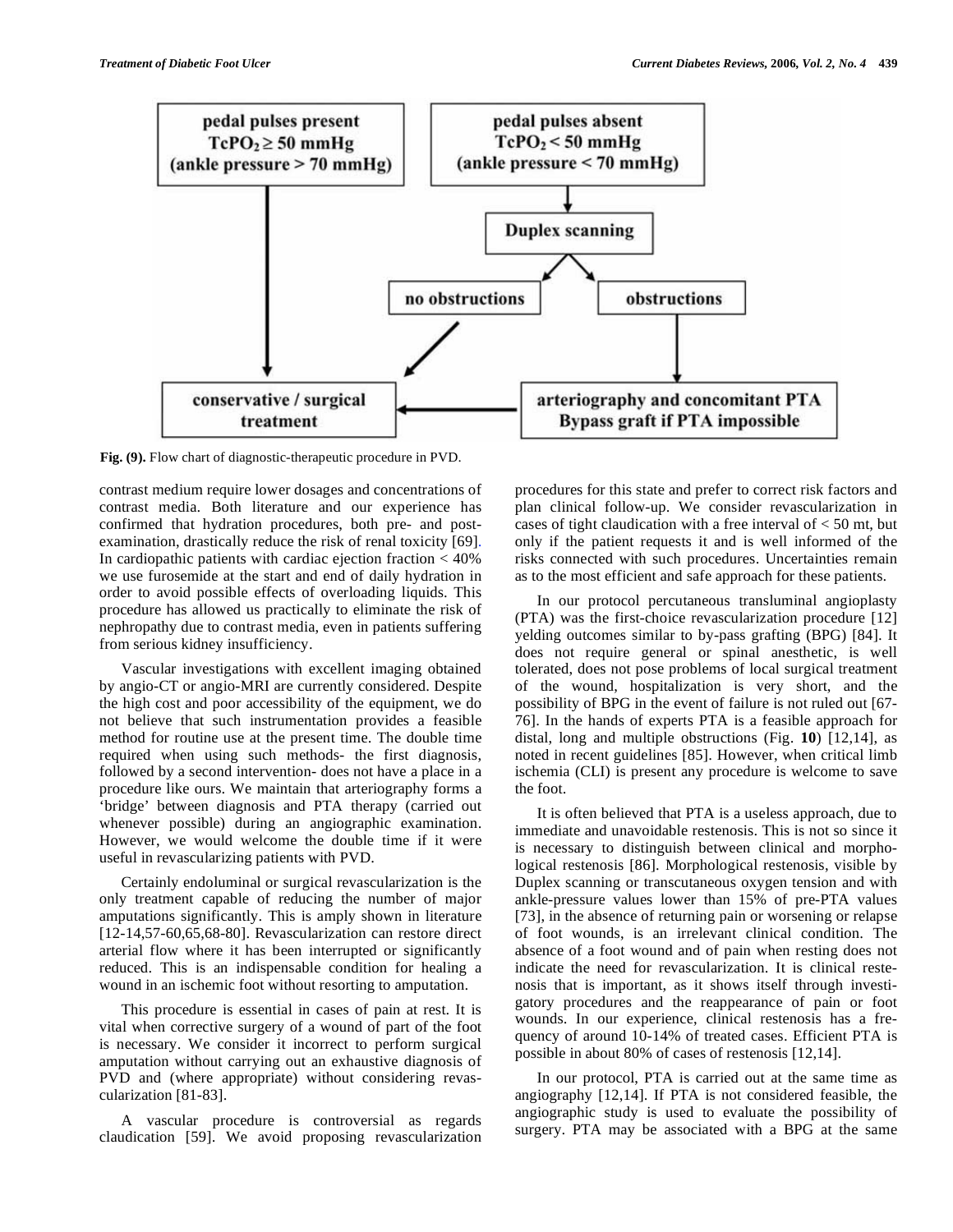

**Fig. (10).** Below the knee endovascular procedure.

time as surgery or immediately afterwards. An example is a femoral-popliteal bypass giving the PTA the task of recanalizing distal (tibial) stenosis. This allows a 'short' bypass to be carried out instead of a 'long' one. The former has a shorter surgical time and better chances of patency in the long term. Distal PTA allows a good run-off to bypass.

In our clinical practice, a surgical bypass is only carried out when PTA is deemed impossible or ineffective. It has been widely shown that distal bypasses are both possible and effective in diabetics [87,88].

As in restenosis, non-recanalizable closure during a bypass does not always lead to limb amputation. If bypass closure happens after the wound has healed, in some cases the patient remains asymptomatic.

The objective is always revascularization as regards the foot. We have often seen femoral-popliteal bypasses or PTA of the superficial femoral which have left infragenicular arteries occluded. In a recent analysis of 420 PTAs judged to be technically successful procedures, the probability of major amputation increased 8 times for every non-recanalized infragenicular artery (personal data, unpublished data). In a few cases, recanalization of the peroneal artery was not enough to save the limb. Recanalization of at least one of the tibial arteries is the optimum to salvage a limb. However, in some diabetic subjects neither endoluminal nor surgical revascularization of the arteries below the popliteal

is possible, and amputation is often resorted to although the patency of at least one artery to the foot is an optimal guarantee of limb salvage, revascularization with PTA or BPG of the arteries upstream can lead to an increase in collateral circles, with an improvement in distal perfusion. Such procedures sometimes allow wound healing and pain remission. Even if the foot cannot be saved, a leg amputation can be performed instead of a thigh amputation, thus creating a distinct advantage for ambulation with a prosthesis.

The extensive use of revascularization undoubtedly allows a very high percentage of limb salvage. The ability to revascularize, with PTA and BPG, is an essential requisite for a diabetic foot center.

# **INFECTED FOOT: TIMING AND THERAPEUTIC PROTOCOL IN ACUTE AND CHRONIC INFECTION**

An ulcerated wound may start as a uncomplicated case, but infection may develop and lead to compromise of soft tissues and even bone involvement. In diabetic subjects this is due to the development of hyper-pressure plantar areas, primarily at the forefoot, whereas in neuroischemic cases it is due to contact with the environment or to inadequate footwear. Cases of serious soft tissue destruction, osteomyelitis and compartmental syndrome (progressive infection through plantar and dorsal compartments) are true medical and surgical emergencies [89].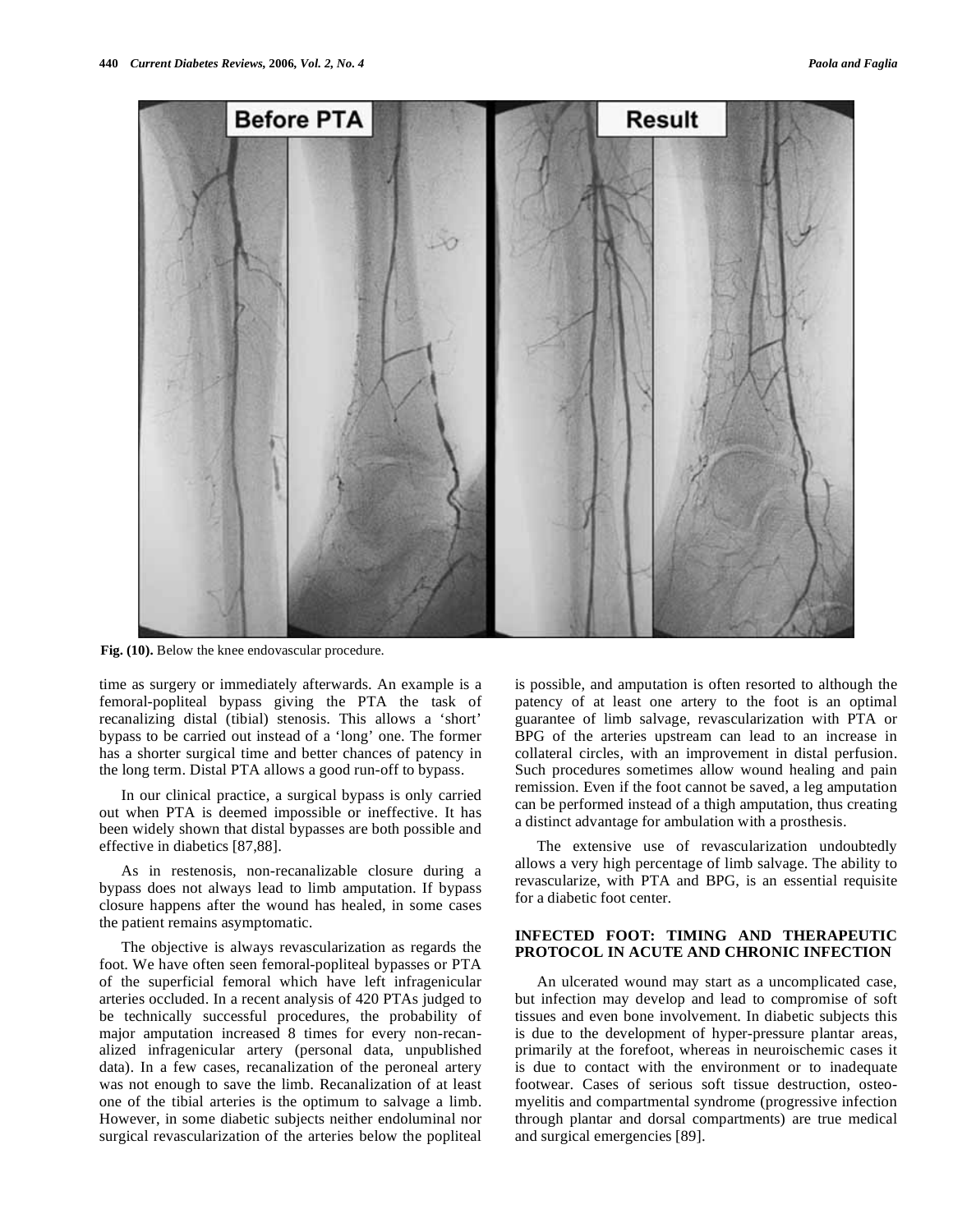#### **Table 5. Clinical Characteristics of Diabetic Foot Infections**

| <b>Clinical manifestations of infections</b>                                                                                                                                                                                                                             | <b>Severity</b>   |
|--------------------------------------------------------------------------------------------------------------------------------------------------------------------------------------------------------------------------------------------------------------------------|-------------------|
| Wound without purulence or any signs of inflammation                                                                                                                                                                                                                     | <b>Uninfected</b> |
| $\geq$ 2cm manifestation of inflammation (purulence or erythema, pain, tenderness, warmth, induration) but<br>any cellulitis/erythema extending $\leq 2$ cm around ulcer and infection is limited to superficial tissues. No<br>local complications or systemic illness. | Mild              |
| Infection in patient who is systemically well and metabolically stable but who has $\geq 1$ of following:<br>cellulitis extended $> 2$ cm; lymphangitis; spread beneath fascia; deep tissue abscess; gangrene; muscle,<br>tendon, joint, bone involved                   | Moderate          |
| Infection in patient with systemic toxicity or metabolic instability (e.g., fever, chills, tachycardia,<br>hypotension, confusion, vomiting, leukocytosis, acidosis, hyperglycaemia)                                                                                     | <b>Severe</b>     |

In these cases the ischemic stage is not an initial risk element of ulceration, but it is certainly the least favorable event in determining the prognostic risk of amputation.

# **TREATMENT OF INFECTION**

Infection of soft tissues, progressive compromise of deep tissues, and the development of osteomyelitic foci are the points which separate conservative treatment from a more aggressive surgical approach. This stage must include careful therapeutic planning, which should rely upon microbiological examination after exclusion of the ischemic component. Clearly revascularization must be postponed until after acute treatment of infection.

Infections that do not pose an immediate threat of limb loss are defined as 'non limb-threatening', and are generally characterized by the absence of signs of systemic intoxication. In a superficial lesion cellulitis of  $>2$  cm is generally not present, nor are deep abscesses, osteomyelitis or gangrene. Infections defined as 'limb-threatening' show extended cellulitis, deep abscesses, osteomyelitis or gangrene. Ischemia characterizes a superficial lesion as limb-threatening [90]. Lipsky provided a more specific classification of infection, shown in tab.5 [91]. Infected ulcers are sometimes

### **Table 6. Recommended Evaluation of a Diabetic Patient with a Foot Infection**

- Describe lesion (cellulitis, ulcer, etc.) and any drainage (serous, purulent, etc)
- Enumerate presence or absence of various signs of inflammation
- Ascertain whether or not infection is present, and attempt to define probable cause
- Examine soft tissue for evidence of crepitus, abscesses, sinus tracts
- Probe any skin breaks with sterile metal probe to see if bone can be reached
- Measure the wound(length x width; estimate depth); consider photograph
- Palpate and record pedal pulses; use Doppler instrument if necessary
- Evaluate neurological status: protective sensation; motor and autonomic functions
- Cleanse and debride wound; remove any foreign material and eschar
- Culture cleansed wound (by curettage, aspiration, or swab)
- In most cases order plain radiographs of infected foot

unrelated to important local and general signs and symptoms in diabetics.

In the majority of clinical studies in the literature, antibiotic treatment does not improve the outcome of noninfected ulcers [92]. A follow-up, including close monitoring of local conditions, is necessary, to ensure that dangerous signs and/or symptoms of local infection are highlighted [90]. The diagnosis of infection is clinical. The presence of purulent secretions of two or more signs of inflammation (erythema, warmth, tenderness, heat, induration) should be used in diagnosing an infection. Faced with a clinical case of non-limb-threatening infection, it is best to start antibiotic treatment early on. For mild infections, antibiotic therapy is administered orally. Oral treatment is less expensive, easier to manage and usually sufficient for this type of patient. Parenteral treatment (difficulty in intestinal absorption, gastrointestinal allergies, isolation of bacteria resistent to oral antibiotic therapy) can only be chosen in cases. The chosen antibiotic must reach good serous levels and provide good coverage against gram-positive cocci bacteria.

# **ACUTE INFECTED FOOT**

Acute infection (phlegmon, abscess, necrotizing fasciitis) is an emergent condition that can threaten not only the limb but also the patient's life. It requires evaluation, and immediate hospitalization and treatment. The infection may be due to progressive destruction of soft tissues, involvement of bone, the need for surgical treatment, and possibly amputation [92,93].

In many cases, rapid treatment is absolutely essential in effectively treating an acute wound in a diabetic foot. It is often necessary to turn to debridement surgical treatment, carried out in emergency, without considering limiting factors such as metabolic compensation, patient's nutritional state or vascular condition [94-96]. In this specific environment, surgical debridement presents advantages over other forms of debridement (enzymatic, physical, chemical). In less urgent cases, patients can be treated on the ward or in bed, without need of anesthesiologic support. In cases of wider and deeper infections an operating theatre is required for adequate debridement and drainage. This is especially true in cases with bone involvement.

Surgical treatment, antibiotic treatment and support should all be decided after thorough general and local examination of the patient (Table **6**) [91].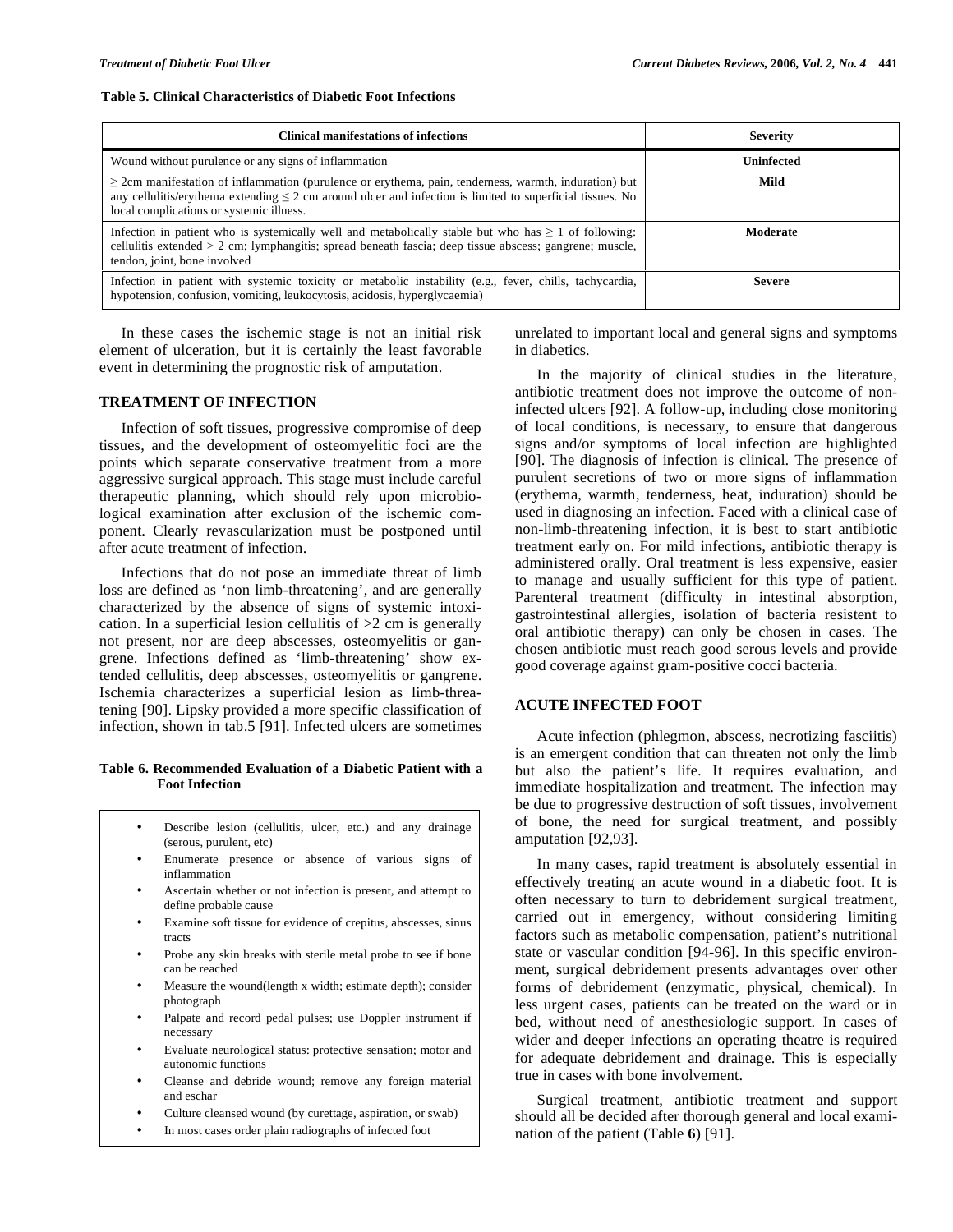Other than causing a negative prognosis, infection alone can lead to ischemia through inflammatory and thrombotic mechanisms which involve the terminal digital arteries (increase in oxygen consumption, oedema, septic thromboangioitis). It is precisely for this reason that debridement allows a reduction of the infected mass, and improvement in local circulatory conditions.

From a clinical point of view, the acute phase of infected diabetic foot is divided into four main stages: cellulitis, abscess, necrotizing fascitis, gangrene. Cellulitis is usually treated with antibiotics; the other three need surgical treatment.

### **ABSCESS**

Deep-space abscess is a limb-threatening infection: international guidelines state that incision, drainage and debridement, together with broad-spectrum antibiotic therapy, is the most effective method to eliminate pus and infected tissues totally [97]. However, in deep-space abscesses, the involvement of deep tissues is greater than may be clinically apparent upon examination [98]. This may lead the physician to prescribe only antibiotic treatment and postpone radical surgical debridement [99-101]. Delay in radical surgical treatment may lead a high percentage of minor amputations and also of above-the-ankle amputations, because it allows the infection to proliferate and destroy tissues [102]. Literature data confirm that medical treatment of deep-space abscesses solely with antibiotics is insufficient [103] and that surgical debridement plus broad-spectrum antimicrobial therapy is the best treatment for deep foot infection. Our experience emphatically indicates that delay in surgical debridement increases the risk of a more proximal level of amputation, including above-the-ankle amputation [104].

Operatively, if purulent drainage is observed from an ulcerated wound, or if movement of subcutaneous or deep soft tissues is noted during the probing-to-bone maneuvre, an abscessed mass should be suspected. In this case, the suspected area should be pierced and the tissues involved drained, allowing removal of the purulent mass. A series of



**Fig. (11).** Drainage of extended abscess on whole foot, starting from ulcer on heel. Drainage of collected pus, partial calcanectomy for osteomyelitis, and secondary transplantation of sural muscle.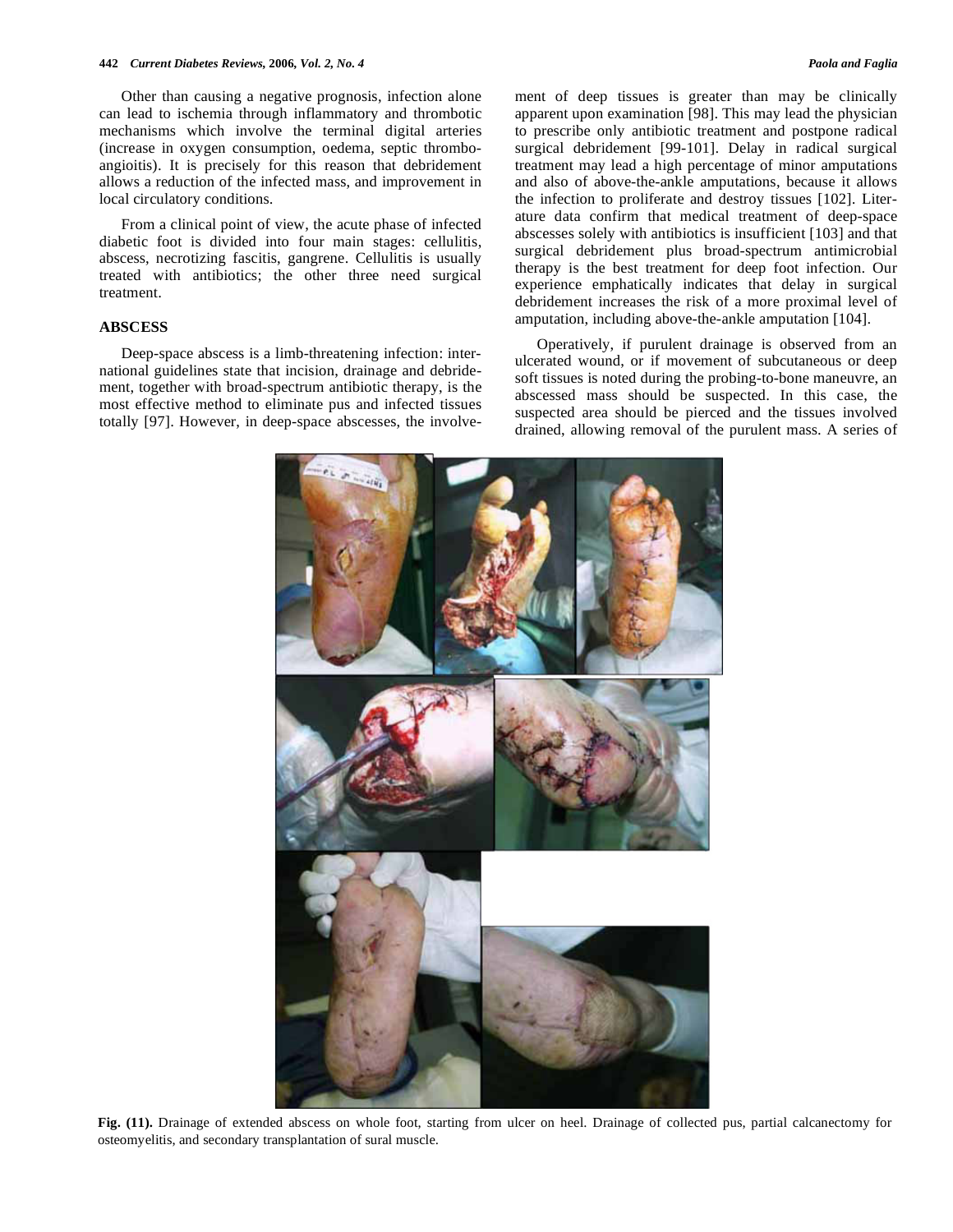incisions is sometimes necessary through plantar and dorsal areas in order to reach deeper locations. Pressure on a proximal point may lead to an additional burst and the total exit of pus (Fig. **11**).

All necrotic and infected tissues must be gradually removed until healthy bleeding tissues are reached. From a microbiological point of view, many organisms can contaminate the surface of the wound and therefore only samples taken deep below the skin surface can give reliable indications for antibiotic therapy.

# **NECROTIZING FASCITIS**

Necrotizing fascitis is a life-threatening disease [105]. It may occur spontaneously, especially in patients with diabetes and/or occlusive vascular pathologies. The most frequent isolated anaerobic pathogen is *Peptostreptococcus*, but *Clostridium* and *Bacteroides* may also be involved, e.g. *Staphylococcus Aureus* and *Streptococcus Pyogenes*. The infection starts quickly in the 24-72 hours following surgery or minor trauma with ample diffusion deeply through the area and necrosis of tissue below the skin. great Extensive separation and destruction of the most superficial tissues below the skin may be observed. The area appears gray and necrotic, but muscles are not involved (Fig. **12**).



**Fig. (12).** Necrotizing fascitis.

The treatment of choice is extensive surgical debridement of the tissues involved, until healthy bleeding tissues are reached. This procedure must be carried out in emergency. Antibiotic therapy should be started as soon as possible, without waiting for the results of microbiological cultures. As ancillary treatment, hyperbaric oxygen therapy can be used.

### **GANGRENE**

Gangrene is a very frequent complication, of both neuropathic and neuroischemic ulcers. In a neuropathic foot, this pathology often involves one or more toes without compromising the whole foot. Involvement of the digital arteries leads to the rapid onset of gangrene (septic vasculitis). In the dissemination and progression of an infection involving vessels of the half-foot, the situation may worsen, and lead to gangrene and involvement of the entire foot, with indications

for a greater amputation. The evolution of gangrene is generally quicker and more destructive in a diabetic subject with an ulcerated wound presenting an occlusive vascular disease.

In both situations, the surgical approach is debridement, which must be as extensive and as thorough as possible, to remove all non-healthy tissues. We recommend surgical removal of necrotic tissue in cases of occlusive vascular processes (avoiding definitive surgical intervention), followed by angiography to evaluate the feasibility of revascularization.

Once the acute phase has been resolved, most appropriate step must be chosen, taking into account the patient's clinical state.

### **LOCAL TREATMENT OF DIABETIC FOOT ULCERS**

Local treatment of an ulcerated wound is considered indispensable ancillary treatment in a suitable overall protocol of care. By local treatment, we mean periodic inspection, cleansing, removal of surface debris, bacteria control, and the creation of a suitable environment to facilitate endogenous processes of wound healing. Many options and new dressings are available but clearly local management of the ulcer must be integrated in a multidisciplinary care program.

The choice of local treatment depends on general assessment, evaluating etiological factors such as PVD and biomechanical alterations that can lead to pathological plantar overloading. Costly dressings to treat plantar wounds are ridiculous if the problem of offloading is not considered.

The state of the wound is improved through appropriate local treatment. In the initial stages, when problems of infection predominate, antiseptic dressings must be used as well as debridement. Together with general antibiotic treatment, local antiseptic products can help to control bacterial load. At this stage, dressings with antiseptic components such as povidone iodine, clorexidine and hydrogen peroxide are used. Novel agents have recently been produced, containing silver compounds which act as antiseptics in a chemical-physical way by guaranteeing slow release and lower toxicity, while maintaining their bactericidal effect. The same philosophy of gradual release of antiseptic to wounds is the basis of iodine cadexomer. This is a formulation of iodine which not only allows chemical sterilization, but also disinfects bacterial residues absorbed inside the granules of the product.

New dressings have enabled effective victory over the socalled "bio-burden", i.e. the bacterial load of the wound which even when metabolically scarcerly active can negatively influence the repair process of the wound itself. "Wound bed preparation" is used to refer to the period of wound management, which allows a safe and speedy arrival at the point of granulation tissue formation through the use of few histiotoxic yet bactericidal substances.

Although controlled studies of diabetic foot still do not exist, other studies of chronic lesions (e.g., burns, pressure sores, leg ulcers) have been carried out, making this type of medication highly promising, even in such a specialized sphere.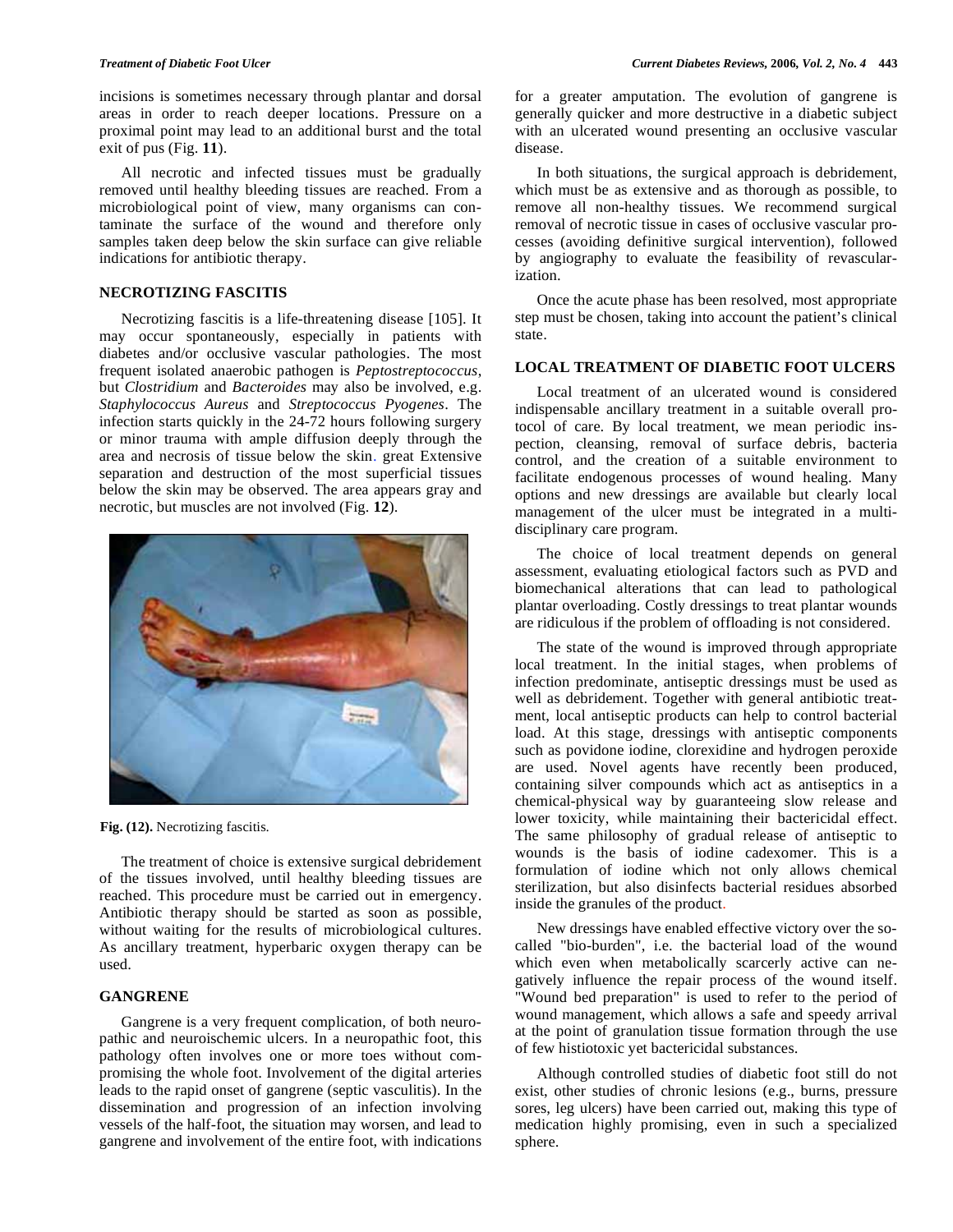Other than classic antiseptic dressings, silver-based dressings have recently been made available. They have been proven to produce effective control of bacteria and reduced healing times. A new local antiseptic, based on highly ionized water, has also recently been shown to be superior to povidone iodine in treating infected ulcers [106]. Tests have shown the product to have excellent bactericidal, fungicidal and virucidal activity [107]. Many trials are in progress to test its effectiveness in various spheres.

New equipment for debridement has been produced, with the intention of providing wound preparation devices which together with antiseptics, control infections.

Following infection control, the aim is to disinfect and clear the wound of debris and necrotic tissue allowing the granulation tissue to proliferate. Autolytic methods may be used, combining the rationale of autolytic enzyme activation of exposed tissues in a wound with particular conditions of pH, humidity and temperature. These enzymes gradually destroy necrotic material and reach healthy tissue, where they are inactive. Suitable materials for this technique are hydrogels, coated with transparent semi-permeable membranes. Advantages of this approach include absence of pain, ease of application, and the possibility of treating the patient in bed. Disadvantages include impossible application in patients who are mobile or who have infections or ischemia, maceration of tissue surrounding the wound, and cost.

Enzymatic methods consist of the applying of topical preparations of collagenase, protease, desoxyribonuclease and fibrinolysin to the wound, in order to debride its base and edges with enzymes. Advantages of this technique include ease of application and the possibility of the patient managing it alone. Disadvantages are the possibility of sensitivity to components in the products, inactivation of enzymes, and cost. Stimulation of repair processes finds applications in the anabolic phases of tissue repair: the proliferative and reconstructive phases. Semi-occlusive or occlusive medicines are found in this phase as well as 'advanced' methods such as growth factors or bioengineered tissues. Usable advanced dressings in this phase are those based on hyaluronic acid, hydrofibers and foams.

Of the *growth factors*, PDGF (Platelet Derived Growth Factor) is the most deeply studied. It has been evaluated clinically for use in diabetic foot lesions in randomized studies [108]. The effectiveness of this approach has already been tested on other types of chronic ulcers. The main limitations include high cost and possible allergic reactions to the product.

*Bio-engineered products* have recently been developed. Autologous and heterologous fibroblasts and keratinocytes on various kinds of scaffolding are now available. Effectiveness has been studied in randomized controlled studies [109-111]. When applied repeatedly, these materials stimulate tissue regeneration through the liberation of growth factors. The philosophy of this approach is to use cells which produce growth factors, rather than the growth factor alone. In this way, it is possible to prolong therapeutic action, even in the presence of multiple growth factors and their temporal sequence, connected to the healing process of the wound. Negative Pressure Wound Therapy (NPWT) has recently

been proven to be effective treatment for both complicated and non complicated ulcerated wounds. The system consists of reticulated foam which is placed into the wound and sealed with an occlusive dressing. A suction tube is secured over a hole cut in the dressing, allowing contact with the sponge, and the other end of the tube is attached to a machine that delivers negative pressure as suction, in a continuous or intermittent fashion. Negative pressure wound therapy is indicated for use with various types of ulcers, and has been shown to help wound healing in various ways. Tests on animals have shown that NPWT decreases the bacterial burden in wounds, changing them wounds from infected to colonized after 4 to 5 days [112]. Oedema is reduced, thus stimulating the formation of granulation tissue, compared with wet-to-moist dressings [113]. Intermittent NPWT is even more effective in granulation tissue formation. Some evidence suggests that removing inhibitory cytokines and activated polymorphonuclear leucocytes may also help. NPWT has also been shown to decrease the depth of deep wounds faster than wet-to-moist dressings [114]. Specific guidelines are now available for the use of NPWT in treating diabetic foot wounds [115]. In a multicenter randomized study carried out recently, Armstrong *et al*. examined NPWT applied to open amputations. The control group was treated with advanced dressings, depending on the standard of the participating centers. NPWT treatment, used as advanced dressing, led to a statistically significant reduction in healing time [116].

# **CARE ORGANIZATIONS**

The diagnostic paths and treatments examined above are certainly the fruit of a multidisciplinary approach. The optimal way of improving prevention and treating patients with diabetic foot complications is to create an independent and dedicated multidisciplinary team [117,118]. In many situations, where the social health impact of the problem has occurred, the decisive step toward facing the problem in a new way has been the creation of specialized centers.

The so-called 'foot clinics' have various characteristics depending on the healthcare enviroment in which the various specialists work [119]. They are professionals dedicated to the problem of diabetes and experts in prevention techniques and treatment. In the Italian case, the role of coordination is usually assigned to a diabetologist, with the collaboration of vascular and orthopedic surgeons, radiologists, cardiologists, podologists, and specialized nurses. The organisation of care should offer the possibility of treating non-complicated wounds in a ward environment, using modern offloading techniques, local therapy, and advanced dressings. Admittance to a care structure managed by a foot clinic should be arranged for complex wounds. In such a structure, overall treatment should be possible: from revascularization to emergency and/or elective surgical treatment, to rehabilitation [120].

### **REFERENCES**

- [1] Edmonds M. Progress in care of the diabetic foot. Lancet 1999; 354:270-272.
- [2] Pecoraro RE, Reiber GE, Burgess EM. Pathways to diabetic limb amputation. Basis for prevention. Diabetes Care 1990; 113(5): 513- 521.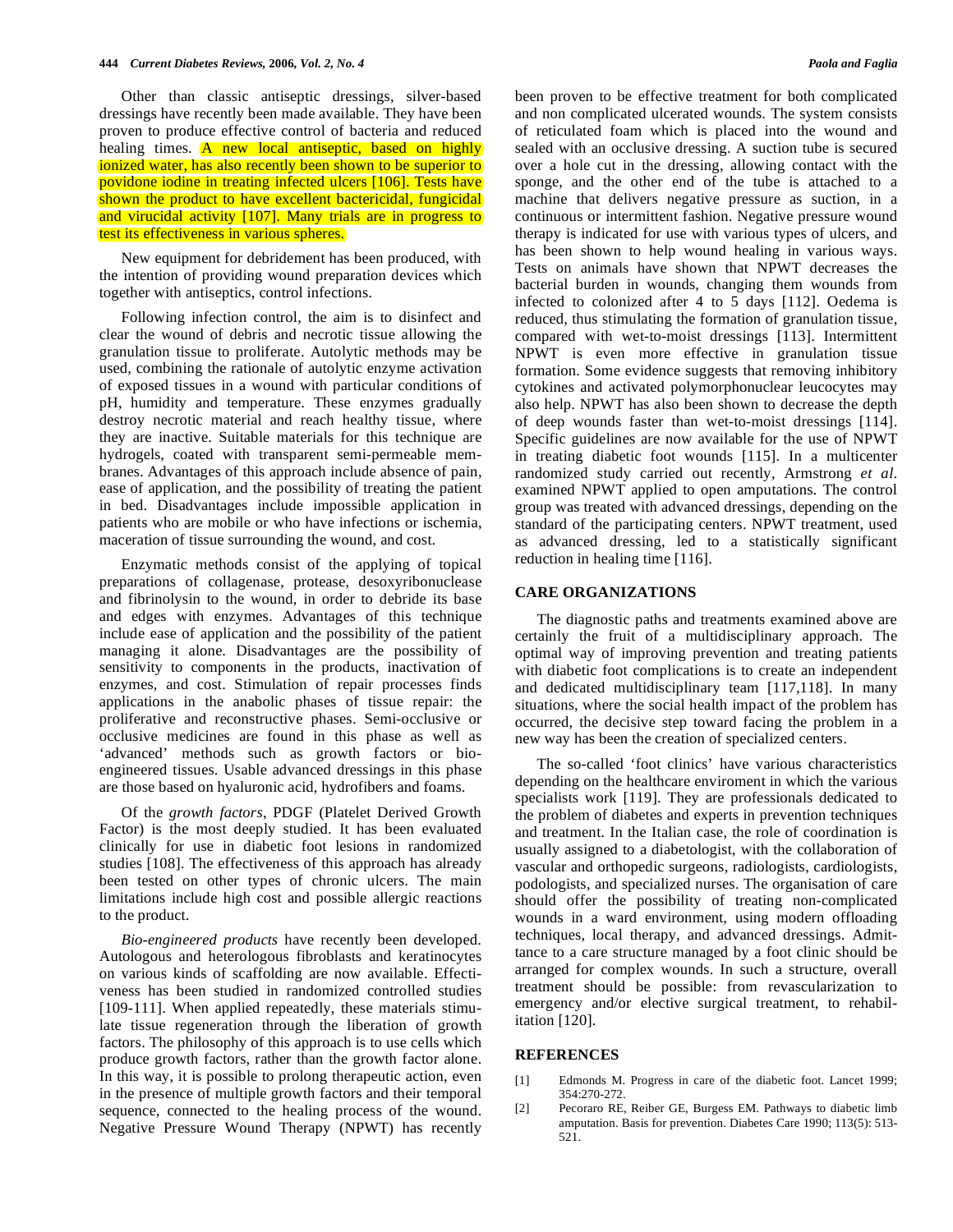- [3] Wagner FW. The disvascular foot: a system for diagnosis and treatment. Foot Ankle 1981; 2: 64-122.
- [4] Armstrong DG, Lavery LA, Harkless LB. Validation of a diabetic wound classification system: contribution of depth, infection and vascular disease to the risk of amputation. Diabetes Care 1998; 21: 855-859.
- [5] Apelqvist J, Bakker K, van Houtum WH, Nabuurs-Franssen MH, Schaper NC. International Working Group on the Diabetic Foot. International Consensus on the Diabetic Foot. Maastricht, 1999.
- [6] Peters EJ, Lavery LA. Effectiveness of the diabetic foot risk classification of the International Working Group on The Diabetic Foot. Diabetes Care 2001; 24: 1442-1447.
- [7] The St. Vincent Declaration, Diabet. Med. 1990; 7:360, 89.
- [8] Trautner C, Giani G, Haastert B, *et al.* Unchanged incidence of lower limb amputations in a German city, 1990-1998. Diab Care 2001; 24: 855-59.
- [9] Stiegler H, Standl E, Frank S, Mendler G. Failure of reducing lower extremity amputation in diabetic patients: results of two subsequent population based survey 1990 and 1995 in Germany. Vasa 1998; 27 (1):10-14.
- [10] Larsson J, Apelqvist J, Agardh CD, Stenstrom A. Decreasing incidence of major amputations in diabetic patients: a consequence of a multidisciplinary foot care team approach? Diabet Med 1995; 12: 770-776.
- [11] Holstein P, Ellitsgaard N, Olsen BB, Ellitsgaard V. Decreasing incidence of major amputations in people with diabetes. Diabetologia 2000; 43: 844-847.
- [12] Faglia E, Dalla Paola L, Clerici G, *et al.* Peripheral angioplasty as the first choice revascularization procedure in diabetic patients with critical limb ischemia: prospective study of 993 consecutive patients hospitalized and followed between 1999 and 2003. Eur J Vasc Endovasc Surg 2005; 6: 620-627.
- [13] Faglia E, Favales F, Aldeghi A. Change in major amputation rate in a center dedicated to diabetic foot care during the 1980's: prognostic determinants for major amputation. J Diabetes Complications 1998; 12: 96-102.
- [14] Faglia E, Mantero M, Dalla Paola L, *et al.* Extensive use of peripheral angioplasty, particularly infrapopliteal, in the treatment of ischaemic diabetic foot ulcers: clinical results of a multicentric study of 221 consecutive subjects. J Intern Med 2002; 252: 225- 232.
- [15] Edmonds M, Forster AVM. Reduction of major amputations in the diabetic a strategy to "take control" with conservative care as well as revascularization. Vasa 2001; 58: 6-14.
- [16] Reiber GE, Lipsky BA, Gibbons GW. The burden of diabetic foot ulcers Am J Surg 1998; 176: 5S-10S.
- [17] Kumar S, Asche HA, Parnell LN. The prevalence of foot ulceration and its correlates in type 2 diabetic patients: a population-based study. Diabet Med 1994; 11:480-84.
- [18] Walters DP, Gatling W, Mullee MA. The distribution and severity of diabetic foot disease: a community study with comparison to non-diabetic group. Diabet Med 1992; 9: 354-58.
- [19] Ramsey SD, Newton K, Blough D. Incidence, outcomes, and cost of foot ulcers in patients with diabetes. Diab Care 1999; 22: 382- 387.
- [20] Henriksson F, Agardh C-D, Berne C. Direct medical costs for patients with type 2 diabetes in Sweden J Intern Med 2000; 248: 387-396.
- [21] Muller IS, de Grauw WJC, van Gerwen WHEM. Foot amputation and lower limb amputation in type 2 diabetic patients in Dutch primary health care. Diab Care 2002; 25: 570-574.
- [22] Abbot CA, Carrington AL, Ashe H. The North-West Diabetes Foot Care Study: incidence of, and risk factors for, new diabetic foot ulceration in a community-based patient cohort. Diabet Med 2002; 19: 377-84.
- [23] Abbot CA, Vileykite L, Williamson S, Carrington AL, Boulton AJM. Multicenter study of the incidence of and predictive risk factors for diabetic neuropathic foot ulceration. Diab Care 1999; 22: 382-7.
- [24] Van Houtum,WH, Lavery LA, Harkless LB. The impact of diabetes-related lower extremity amputations in The Netherlands. J Diabetes Comp. 1996; 10(6): 325-30.
- [25] Witsø E, Rønningen H. Lower limb amputations: registration of all lower limb amputations performed at the University Hospital of

Trondheim, Norway, 1994-1997. Prosthet Orthop Int 2001; 25: 181-85.

- [26] Group TG. Epidemiology of lower extremity amputation in centres in Europe, North America and East Asia: the global lower extremity amputation study group. Br J Surg 2000; 87: 328-37.
- [27] Spichler ERS, Spichler D, Lessa I. Capture-recapture method to estimate lower extremity amputation rates in Rio de Janeiro, Brazil. Pan Am J Public Health 2001; 19: 334-40.
- [28] Trautner C, Giani G, Haastert B. Unchanged incidence of lower limb amputations in a German city, 1990-1998. Diab Care 2001; 24: 855-59.
- [29] Wrobel JS, Mayfield JA, Reiber GE. Geographic variation of lower-extremity major amputation in individuals with and without diabetes in the Medicare population. Diab Care 2001; 24: 860-64.
- [30] Van Houtum WH, Lavery LA. Regional variation in the incidence of diabetes-related amputation in the Netherlands Diabetes. Res Clin Pract 1996; 31: 125-32.
- [31] Canavan R, Connolly V, Airey CM. Risk of diabetes-related amputation in South Asians vs Europeans in the UK. Diabet Med 2002; 19: 99-104.
- [32] Boyko EJ, Ahroni JH, Smith DG. Increased mortality associated with diabetic foot ulcer. Diabet Med 1996; 13: 967-72.
- [33] Moulik P, Gill G. Mortality in diabetic patients with foot ulcers. Diabetic Foot 2002;5:51-53.
- [34] Lavery LA, van Houtum WH, Harkless LB. In-hospital mortality and disposition of the diabetic amputees in The Netherlands. Diabet Med 1996; 13: 192-97.
- [35] da Silva AF, Desgranges P, Holdsworth J. The management and outcome of critical limb ischemia in diabetic patients: results of a national survey. Audit Committee of the Vascular Surgical Society of Great Britain and Ireland. Diabet Med 1996; 13: 726-28.
- [36] Aulivola B, LoGerfo FW, Pomposelli FB. Major lower extremity amputation: outcome of a modern series Arch Surg 2004; 139 (4): 395-9.
- [37] Faglia E, Favales F, Morabito A. New ulceration, new major amputation and survival rates in diabetics subjects hospitalised for foot ulceration from 1990 to 1993: a 6.5year follow-up. Diab Care 2001; 24: 78-83.
- [38] Karchmer AW, Gibbons GW. Foot infections in diabetes: evaluation and management. Curr Clin Top Infect Dis; 1994;14:1- 22.
- [39] Remedios A, Valabhji J, Oelbaum R, Sharp P, Mitchell R. 99m Tcnanocolloid scintigraphy for assessing osteomyelitis in diabetic neuropathic feet. Clin Radiol 1998; 53:120-5.
- [40] Newman LG. Imaging techniques in the diabetic foot. Clin Podiatr Med Surg 1995;12: 75-86.
- [41] Mushlin A, Littemberg B, and the Diagnostic Technology Assessment Consortium. Diagnosing pedal osteomyelitis. J Gen Intern Med 1994;9:1-7.
- [42] Elgazzar A, Abdel-Dayem H, Clark J, Maxon H. Multimodality imaging of osteomyelitis. Eur J Nucl Med 1995; 22: 1043-63.
- [43] Gold R, Tong D, Crim J, Seeger L. Imaging the diabetic foot. Skeletal Radiol 1995; 24: 563-71.
- [44] Grayson M, Gibbons G, Balogh K, Levin E, Karchmer A. probing to bone in infected pedal ulcers: a clinical sign of underlying osteomyelitis in diabetic patients. JAMA 1995; 273: 721-3.
- [45] Caravaggi C, Faglia E, De Giglio R, *et al.* Effectiveness and safety of a nonremovable fiberglass off-bearing cast versus therapeutic shoein the treatment of neuropathic foot ulcers. Diab Care 2000; 23(12): 1746-51.
- [46] Armstrong DG, Nguyen HC, Lavery L, van Schie CHM, Boulton AJM, Harkless LB. Off loading the diabetic foot wound. Diab Care 2001; 24: 1019-1022.
- [47] Piaggesi A, Viacava P, Rizzo L, *et al.* Semiquantitative analysis of the histopathological features of the neuropathic foot ulcer: effects of pressure relief. Diab Care 2003; 26 (11): 3123-8.
- [48] Armstrong DG, Lavery LA, Wu S, Boulton AJ. Evaluation of removable and irremovable cast walkers in the healing of diabetic foot wounds: a randomized controlled trial. Diab Care 2005; 28 (3): 551-4.
- [49] Armstrong DG, Frykberg RG. Classifying diabetic foot surgery: toward a rational definition. Diabet Med 2003; 20; 329-331.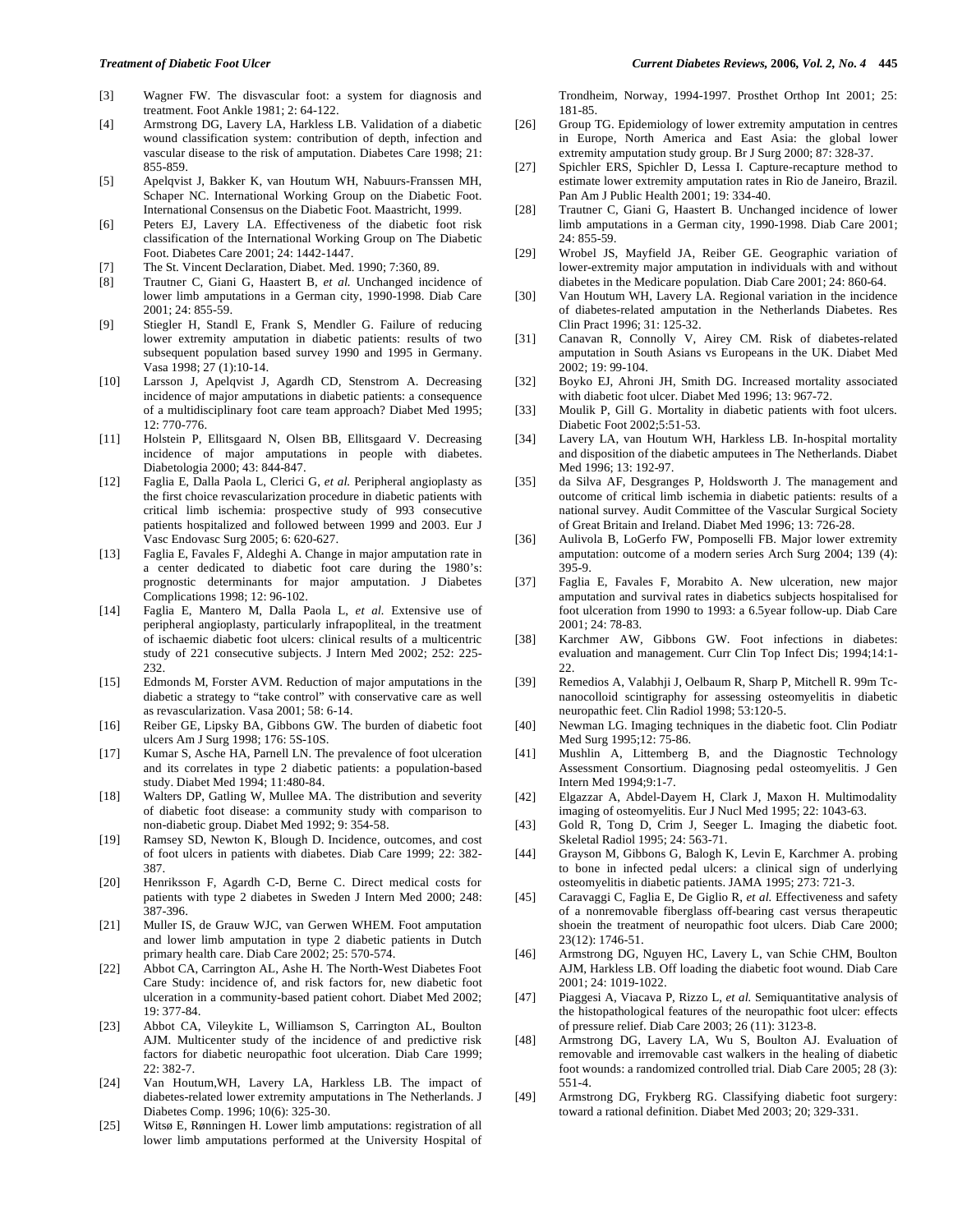- [50] Blume PA, Paragas LK, Sumpio BE, Attinger CE. Single-stage surgical treatment of non infected diabetic foot ulcers. Plas Reconstr Surg 2002; 109 (2) : 601-9.
- [51] Piaggesi A, Schipani E, Campi F, *et al.* Conservative surgical approach versus non-surgical management of diabetic neuropathic foot ulcers. Diabet Med 1998;15(5): 412-7.
- [52] Armstrong DG, Stacpoole-Shea S, Nguyen H, Harkless LB. Lenghtening of the Achilles tendon in diabetic patients who are at high risk for ulceration of the foot. J Bone Joint Surg Am 1999; 81 (4): 535-8.
- [53] Group TG. Epidemiology of lower extremity amputation in centres in Europe, North America and East Asia: the global lower extremity amputation study group. Br J Surg 2000; 87: 328-37.
- [54] Simon SR, Tejwani SG, Wilson DL, Santner TJ, Denniston NL. Arthrodesis as an early alternative to nonoperative management of Charcot arthropathy of the diabetic foot. J Bone Joint Surg Am 1992; 74: 261-269.
- [55] Pinzur MS, Kelikian A. Charcot ankle fusion with retrograde locked intramedullary nail. Foot Ankle Int 1997; 18: 699-704.
- [56] Caravaggi C, Cimmino M, Caruso S, Dalla Noce S. Intramedullary compressive nail fixation for the treatment of severe charcot deformity of the ankle and rear foot. J Foot Ankle Surg 2006; 45 (1): 20-4.
- [57] LoGerfo FW, Gibbons GW, Pomposelli FB Jr, *et al.* Trends in the care of the diabetic foot. Expanded role of arterial reconstruction. Arch Surg 1992; 127: 617-20.
- [58] Caputo GM, Cavanagh PR, Ulbrecht JS, Gibbons GW, Karchmer AW. Assessment and management of foot disease in patients with diabetes. N Engl J Med 1994; 29: 854-60.
- [59] Ouriel K. Peripheral arterial disease. Lancet 2001; 358: 1257-64.
- [60] Reiber GE. The epidemiology of diabetic foot problems. Diabet Med 1996; 13 Suppl: S6-11.
- [61] Kansal N, Hamdan A. Clinical features and diagnosis of macrovascular disease. In: The diabetic foot: Medical and surgical Management. Ed A. Veves, JM Giurini, and FW Lo Gerfo, Humana Press Inc, Totowa, NJ, 113-125, 2000.
- [62] Emanuele MA, Bauchanan BJ, Abraira C. Elevated leg systolic pressure and arterial calcifications in diabetic occlusive vascular disease. Diab Care 1981; 4: 289-292.
- [63] Lepantalo M, Biancari F, Tukiainen E. Never amputate without consultation of a vascular surgeon. Diab Metab Res Rev 2000; 16 Suppl 1: S27-S32.
- [64] Yeager RA, Moneta GL, Edwards JM, *et al.* Predictors of outcome of forefoot surgery for ulceration and gangrene. Am J Surg 1998; 175:388-390.
- [65] TranAtlantic Inter-Society Consensus (TASC). Management of peripheral arterial disease(PAD). Eur J Vasc Endovasc Surg; 2000; 19 Suppl.
- [66] European Working Group on critical leg ischemia. Second European consensus on chronic critical leg ischemia. Eur J Vasc Surg 1992; 6 Suppl A: 1-32.
- [67] Gibbons GW, Wheelock Fc Jr, Hoar CS Jr, Rowbotham JL, Siembieda C. Predictive success of forefoot amputations in diabetics by noninvasive testing. Arch Surg 1979; 114:1034-1036.
- [68] Fraser SC, al-Kutoubi MA, Wolfe JH. Percutaneous transluminal angioplasty of the infrapopliteal vessels: the evidence. Radiology. 1996; 200: 33-6.
- [69] Merten GJ, Burgess WP, Gray LV, *et al.* Prevention of contrastinduced nephropathy with sodium bicarbonate: a randomized controlled trial. JAMA 2004; 291: 2328-34.
- [70] Melliere D, Berrahal D, Desgranges P, *et al.* Influence of diabetes on revascularisation procedures of the aorta and lower limb arteries: early results. Eur J Vasc Endovasc Surg. 1999; 17: 438-41.
- [71] Spence LD, Hartnell GG, Reinking G, Gibbons G, Pomposelli F, Clouse ME. Diabetic versus nondiabetic limb-threatening ischemia: outcome of percutaneous iliac intervention. AJR Am J Roentgenol. 1999; 172: 1335-41.
- [72] Pentecost MJ, Criqui MH, Dorros G, *et al.* Guidelines for peripheral percutaneous transluminal angioplasty of the abdominal aorta and lower extremity vessels. A statement for health professionals from a special writing group of the Councils on Cardiovascular Radiology, Arteriosclerosis, Cardio-Thoracic and Vascular Surgery, Clinical Cardiology, and Epidemiology and

Prevention, the American Heart Association. Circulation. 1994; 89: 511-31.

- [73] Grollman J, Levin DC, Bettmann MA, *et al.* Recurrent symptoms following lower extremity angioplasty: claudication and threatened limb. American College of Radiology. ACR Appropriateness Criteria. Radiology 2000; 215 Suppl: 95-9.
- [74] Kumpe DA, Rutheford RB. Percutaneous transluminal angioplasty for lower extremity ischemia. In: Rutheford RB eds Vascular Surgery, 3rd edition. Philadelphia PA: WB Saunders. 1992: 759- 61.
- [75] London NJ, Varty K, Sayers RD, Thompson MM, Bell PR, Bolia A. Percutaneous transluminal angioplasty for lower-limb critical ischemia. Br J Surg. 1995; 82: 1232-5.
- [76] Rhodes JM, Gloviczki P, Bower TC, Panneton JM, Canton LG, Toomey BJ. The benefits of secondary interventions in patients with failing or failed pedal bypass grafts. Am J Surg. 1999; 178: 151-5.
- [77] Gschwandtner MF, Minar F, Ahmadi A, *et al.* Impact of different therapeutic alternatives in treatment of severe limb ischemia: Experiences on 190 consecutive patients at a department of medical angiology. Vasa 1999; 28: 271-278.
- [78] Melki JP, Fermand M, Riche MC, Lazareth I, Priollet P, Cormier JM. Treatment of diabetic arteriopathy. Importance of transluminal angioplasty. J Mal Vasc 1993; 18: 37-41.
- [79] Soder HK, Manninen HI, Jaakkola P, *et al.* Prospective trial of infrapopliteal artery balloon angioplasty for critical limb ischemia: angiographic and clinical results. J Vasc Interv Radiol 2000; 11: 1021-31.
- [80] Wagner HJ, Rager G. Infrapopliteal angioplasty: a forgotten region? Rofo Fortschr Geb Rontgenstr Neuen Bildgeb Verfahr. 1998; 168: 415-20. American Diabetes Association. Consensus Development Conference on Diabetic Foot Wound Care. Diab Care 1999; 22: 1354-60.
- [81] Treiman GS, Oderich Gustavo SC, Ashrafi A, Schneider PA. Management of ischemic heel ulceration and gangrene: an evaluation of factors associated with successful healing. J Vasc Surg 2000; 31: 1110-1118.
- [82] Yeager RA, Moneta GL, Edwards JM, Williamson WK, Taylor LM Jr, Porter JM. Predictors of outcome of forefoot surgery for ulceration and gangrene. Am J Surg 1998; 175: 388-390.
- [83] La Fontaine J, Reyzelman A, Rothenberg G, Husain K, Harkless LB. The role of revascularization in transmetatarsal amputations. J Am Podiatr Med Assoc 2001; 91: 533-535.
- [84] Bypass versus angioplasty in severe ischemia of the leg (BASIL): multicentre, randomised controlled trial. Lancet 2005; 366: 1925- 1934.
- [85] Hirsch AT, Haskal ZJ, Hertzer NR, *et al.* ACC/AHA 2005 Practice Guidelines for the management of patients with peripheral arterial disease (lower extremity, renal, mesenteric, and abdominal aortic): a collaborative report from the American Association for Vascular Surgery/Society for Vascular Surgery, Society for Cardiovascular Angiography and Interventions, Society for Vascular Medicine and Biology, Society of Interventional Radiology, and the ACC/AHA Task Force on Practice Guidelines (Writing Committee to Develop Guidelines for the Management of Patients With Peripheral Arterial Disease): endorsed by the American Association of Cardiovascular and Pulmonary Rehabilitation; National Heart, Lung, and Blood Institute; Society for Vascular Nursing; TransAtlantic Inter-Society Consensus; and Vascular Disease Foundation. Circulation. 2006; 113(11): e463-654.
- [86] Isner JM, Rosenfield K. Redefining the treatment of peripheral artery disease. Role of percutaneous revascularization. Circulation 1993; 88: 1534-1557.
- [87] Pomposelli FB Jr, Marcaccio EJ, Gibbons GW, *et al.* Dorsalis pedis arterial bypass: durable limb salvage for foot ischemia in patients with diabetes mellitus. J Vasc Surg 1995; 21: 375-384.
- [88] Panneton JM, Gloviczki P, Bower TC, Rhodes JM, Canton LG, Toomey BJ. Pedal bypass for limb salvage: impact of diabetes on long-term outcome. Ann Vasc Surg 2000; 14: 640-647.
- [89] Eneroth M, Larsson J, Apelqvist J. Deep foot infections in patients with diabetes and foot ulcer: an entity with different characteristics, treatments, and prognosis. J Diab Comp 1999; 13: 254-263.